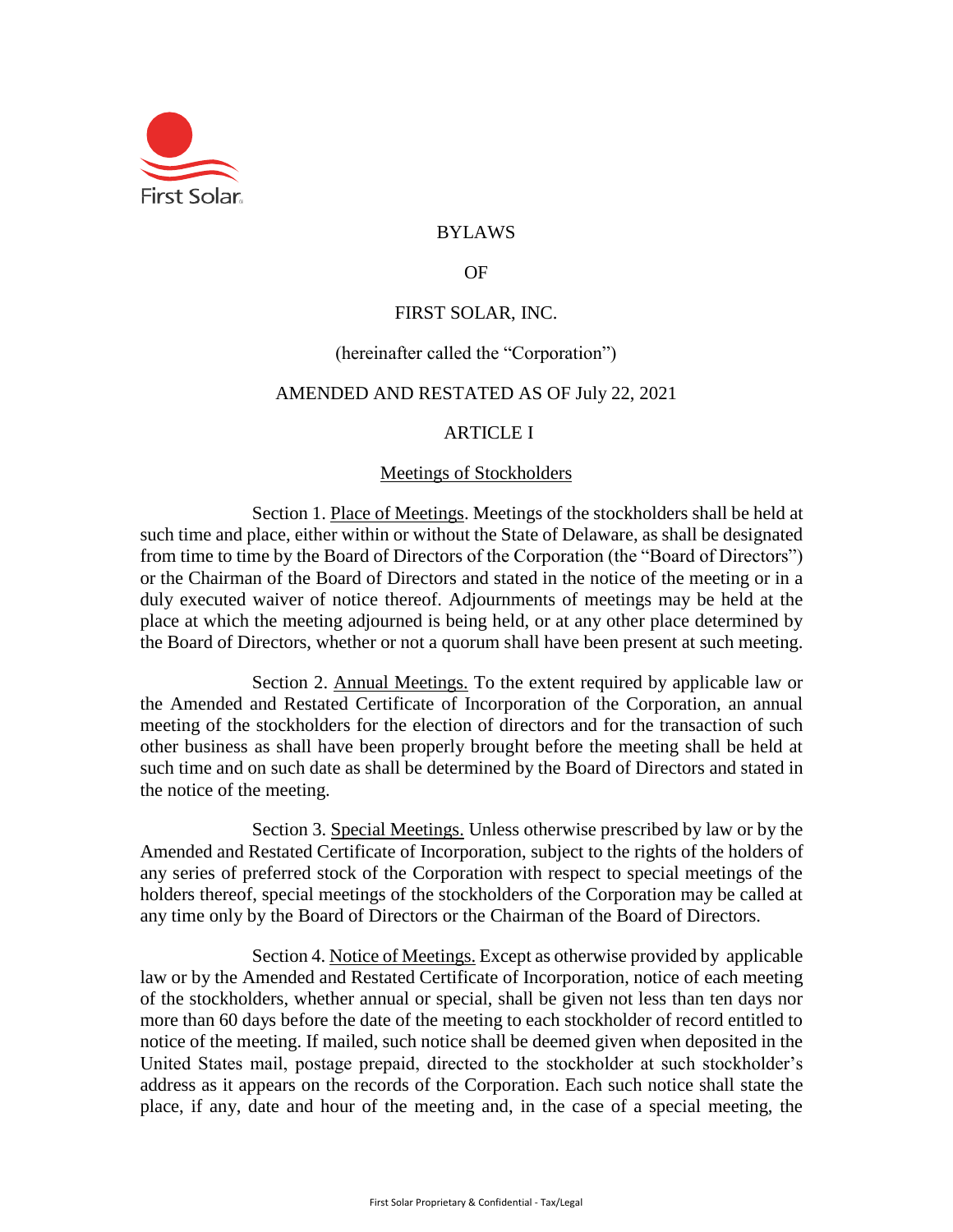purpose or purposes for which the meeting is called. Notice of any meeting of the stockholders shall not be required to be given to any stockholder who shall waive notice thereof as provided in Section [2 o](#page-17-0)f Article [VI o](#page-17-1)f these Bylaws. Notice of adjournment of a meeting of the stockholders need not be given if the time and place to which it is adjourned are announced at such meeting, unless the adjournment is for more than 30 days or, after adjournment, a new record date is fixed for the adjourned meeting.

Section 5. Quorum; Adjournment. Except as otherwise provided by applicable law or by the Amended and Restated Certificate of Incorporation of the Corporation, the holders of a majority in total voting power of the outstanding capital stock of the Corporation entitled to vote at a meeting of the stockholders, present in person or represented by proxy, shall constitute a quorum for the transaction of business at any annual or special meeting of the stockholders; provided, however, that where a separate vote by a class or series of capital stock is required, the holders of a majority in total voting power of the outstanding capital stock of such class or series, present in person or represented by proxy, shall constitute a quorum entitled to take action with respect to such vote on such matter. The chairman of the meeting or the holders of a majority of the votes entitled to be cast by the stockholders who are present in person or by proxy may adjourn the meeting from time to time whether or not a quorum is present. In the event that a quorum does not exist with respect to any vote to be taken by a particular class or series, the chairman of the meeting or the holders of a majority of the votes entitled to be cast by the stockholders of such class or series who are present in person or by proxy may adjourn the meeting with respect to the vote(s) to be taken by such class or series. At any such adjourned meeting at which a quorum may be present, any business may be transacted which might have been transacted at the meeting as originally called. If the adjournment is for more than 30 days, or if after the adjournment a new record date is fixed for the adjourned meeting, a notice of the adjourned meeting shall be given to each stockholder entitled to vote at the meeting not less than ten nor more than 60 days before the date of the meeting, unless a different period is prescribed by applicable law.

Section 6. Voting. Unless otherwise required by law, the Amended and Restated Certificate of Incorporation or these Bylaws, any question brought before any meeting of the stockholders shall be decided by the vote of the holders of a majority of the stock represented and voting on such question. Notwithstanding the foregoing, the election of directors shall be determined in accordance with Section [3\(](#page-8-0)b) of Article [II](#page-8-1) of these Bylaws. Each stockholder represented at a meeting of the stockholders shall be entitled to cast one vote for each share of the capital stock entitled to vote thereat held by such stockholder. Such votes may be cast in person or by proxy.

<span id="page-1-0"></span>Section 7. Order of Business. (a) At every meeting of stockholders, the Chairman of the Board of Directors, or in such person's absence or at such person's direction, any person appointed by the Chairman of the Board of Directors, shall act as chairman of the meeting. The Secretary of the Corporation shall act as secretary of the meeting, but in the absence of the Secretary of the Corporation, the chairman of the meeting may appoint any person to act as secretary of the meeting.

(b) Annual Meetings. (i) Except as otherwise provided in the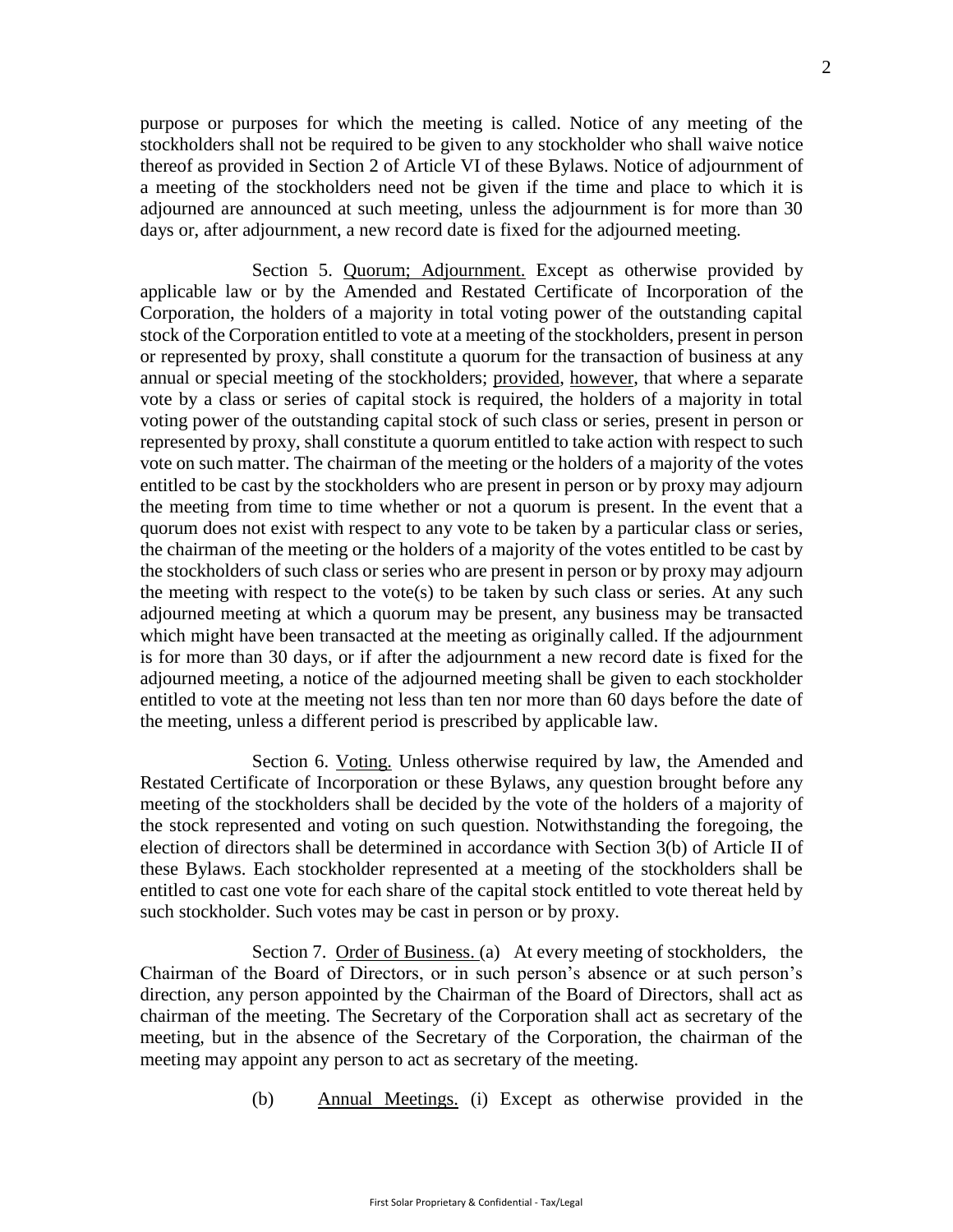Amended and Restated Certificate of Incorporation of the Corporation, nominations of persons for election to the Board of Directors and the proposal of business to be considered by the stockholders at any annual meeting of the stockholders may be made only (A) pursuant to the Corporation's notice of meeting (or any supplement thereto), (B) by or at the direction of the Board of Directors or (C) by any stockholder of the Corporation (1) who is a holder of record at the time of the giving of the notice provided for in this Section [7 a](#page-1-0)nd at the time of the annual meeting of the stockholders, (2) who is entitled to vote at the annual meeting and (3) who complies with the procedures set forth in this Section [7.](#page-1-0) The immediately preceding sentence shall be the exclusive means for stockholders to make nominations or to bring other business proposals before an annual meeting of stockholders (other than matters properly brought under Rule 14a-8 under the Securities Exchange Act of 1934, as amended (such act, and all rules and regulations promulgated thereunder, the "Exchange Act"), and included in the Corporation's notice of meeting).

(ii) Except as otherwise provided in the Amended and Restated Certificate of Incorporation of the Corporation, for nominations to be properly made at and proposals of other business to be properly brought before an annual meeting by a stockholder pursuant to this Section [7,](#page-1-0) the stockholder must have given timely notice thereof, which notice must comply with the requirements of Article I, Section [7\(](#page-1-0)b)(iii) (including, in the case of nominations, timely delivery of the completed and signed questionnaire, representation and agreement required by Article I, Section [7\(](#page-1-0)b)(vi) hereof), and timely updates and supplements thereof, in writing to the Secretary, and such other business must otherwise be a proper matter for stockholder action under applicable law. To be timely, a stockholder's notice must be delivered to or mailed and received at the principal executive offices of the Corporation not later than the close of business on the 90th day and not earlier than the opening of business on the 120th day prior to the anniversary date of the immediately preceding annual meeting; provided, however, that in the event that the date of the annual meeting is more than 30 days earlier or more than 60 days later than such anniversary date, notice by the stockholder to be timely must be so delivered or received not earlier than the opening of business on the 120th day prior to such annual meeting and not later than the close of business on the later of the 90th day prior to such annual meeting or the 10th day following the day on which public announcement of the date of such meeting is first made. In no event shall the public announcement of an adjournment or postponement of an annual meeting commence a new time period (or extend any time period) for the giving of a stockholder's notice as described above. In addition, to be considered timely, a stockholder's notice shall further be updated and supplemented, if necessary, so that the information provided or required to be provided in such notice shall be true and correct as of the record date for the meeting and as of the date that is 10 business days prior to the meeting or any adjournment or postponement thereof, and such update and supplement shall be delivered to the Secretary at the principal executive offices of the Corporation by the later of the close of business on the fifth business day after the record date for the meeting or the deadline for the delivery of the stockholder's notice, in the case of the update and supplement required to be made as of the record date, and not later than the close of business on the eighth business day prior to the date for the meeting or any adjournment or postponement thereof in the case of the update and supplement required to be made as of 10 business days prior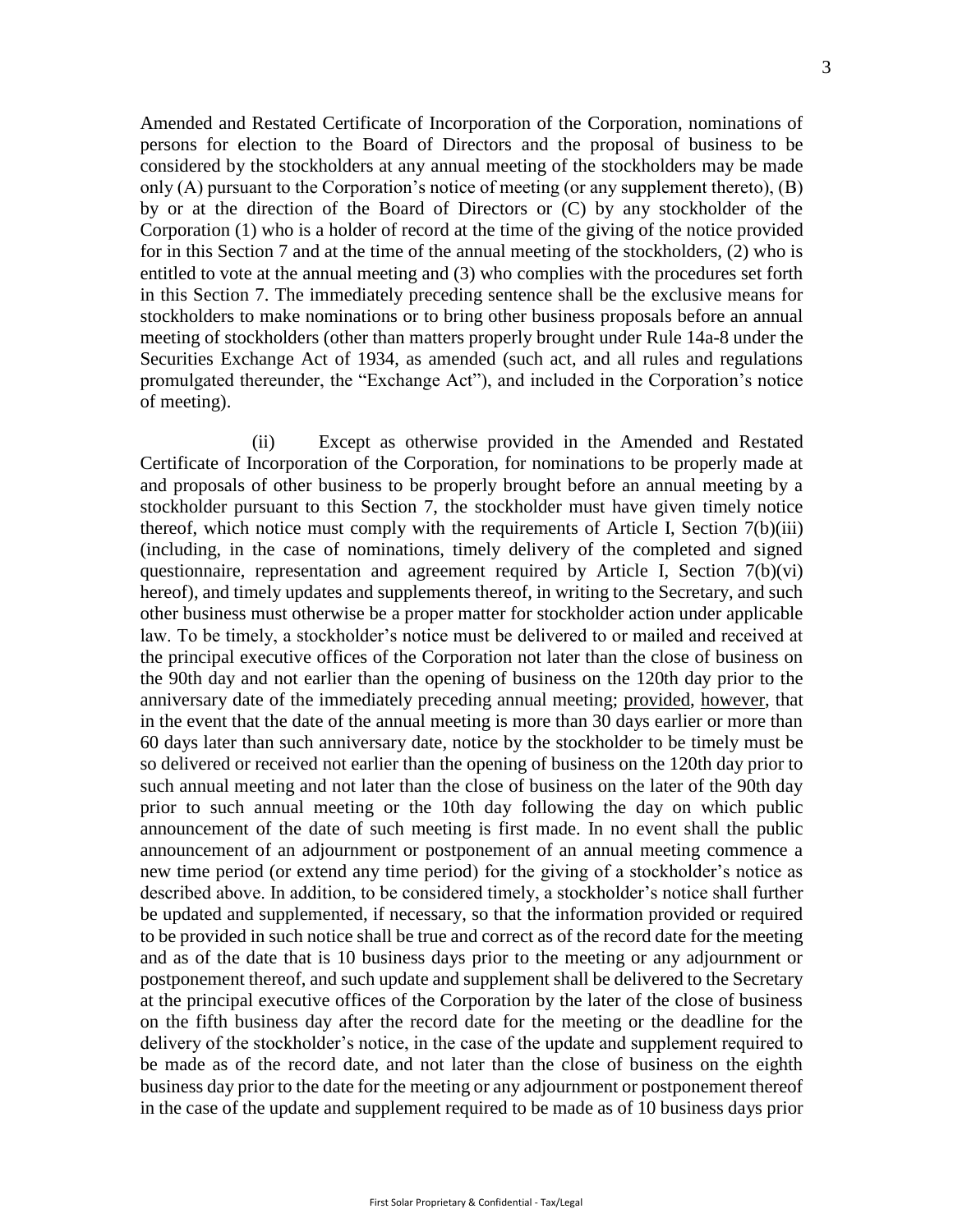to the meeting or any adjournment or postponement thereof. Any notice of a nomination shall include a representation that the stockholder will properly notify the Corporation in writing of any subsequent change in the information provided or required to be provided.

(iii) Any stockholder's notice to the Secretary of the Corporation pursuant to Article I, Section [7 m](#page-1-0)ust include in writing the following, as applicable:

(A) in any case, as to the stockholders giving the notice and the beneficial owner(s) on whose behalf the nomination or proposal is made, (1) the name and address, as they appear on the Corporation's books, of each such stockholder proposing such business or nomination and the name and address of each such beneficial owner and of their respective affiliates or associates or others acting in concert therewith; (2) the class or series and number of shares of the Corporation which are, directly or indirectly, owned beneficially or owned of record by such stockholder or stockholders, such beneficial owner and their respective affiliates or associates or others acting in concert therewith; (3) description of any agreement, arrangement or understanding (including any derivative or short positions, profit interests, options, warrants, stock appreciation or similar rights, hedging transactions, and borrowed or loaned shares) involving any such stockholder or stockholders or such beneficial owners, directly or indirectly, whether or not such instrument or right shall be subject to settlement in underlying shares of capital stock of the Corporation, the effect or intent of which is to mitigate loss to, manage risk or benefit of share price change for, or maintain, increase or decrease the voting power of, such stockholder or such beneficial owners with respect to shares of stock of the Corporation; (4) a representation that the applicable stockholder is a holder of record of stock of the Corporation entitled to vote at such annual meeting and intends to appear in person or by proxy at such meeting to propose such business and (5) a representation whether the applicable stockholder intends to solicit proxies in support of such stockholder's proposal;

(B) as to a notice relating to any business other than a nomination of a director or directors that such stockholders propose to bring before the meeting, as to such other business, (1) a brief description of the business desired to be brought before the annual meeting and the reasons for conducting such business at the annual meeting; (2) the text of the proposal or business (including the text of any resolutions proposed for consideration and, in the event that such business includes a proposal to amend the Bylaws of the Corporation, the language of the proposed amendment) and (3) any material interest in such business of any such stockholder or any such beneficial owner on whose behalf the proposal is made;

(C) as to a notice relating to the nomination of a director or directors, as to each person, if any, whom such stockholders propose to elect or nominate for election or reelection to the Board of Directors, in addition to the matters set forth in paragraph (A) above with respect to such proposed nominee, (1) the name, age, business address and residence address of such person; (2) the principal occupation or employment of such person; (3) all information relating to such person that is required to be disclosed in connection with solicitations of proxies for election of directors in a contested election or is otherwise required pursuant to Regulation 14A under the Exchange Act (including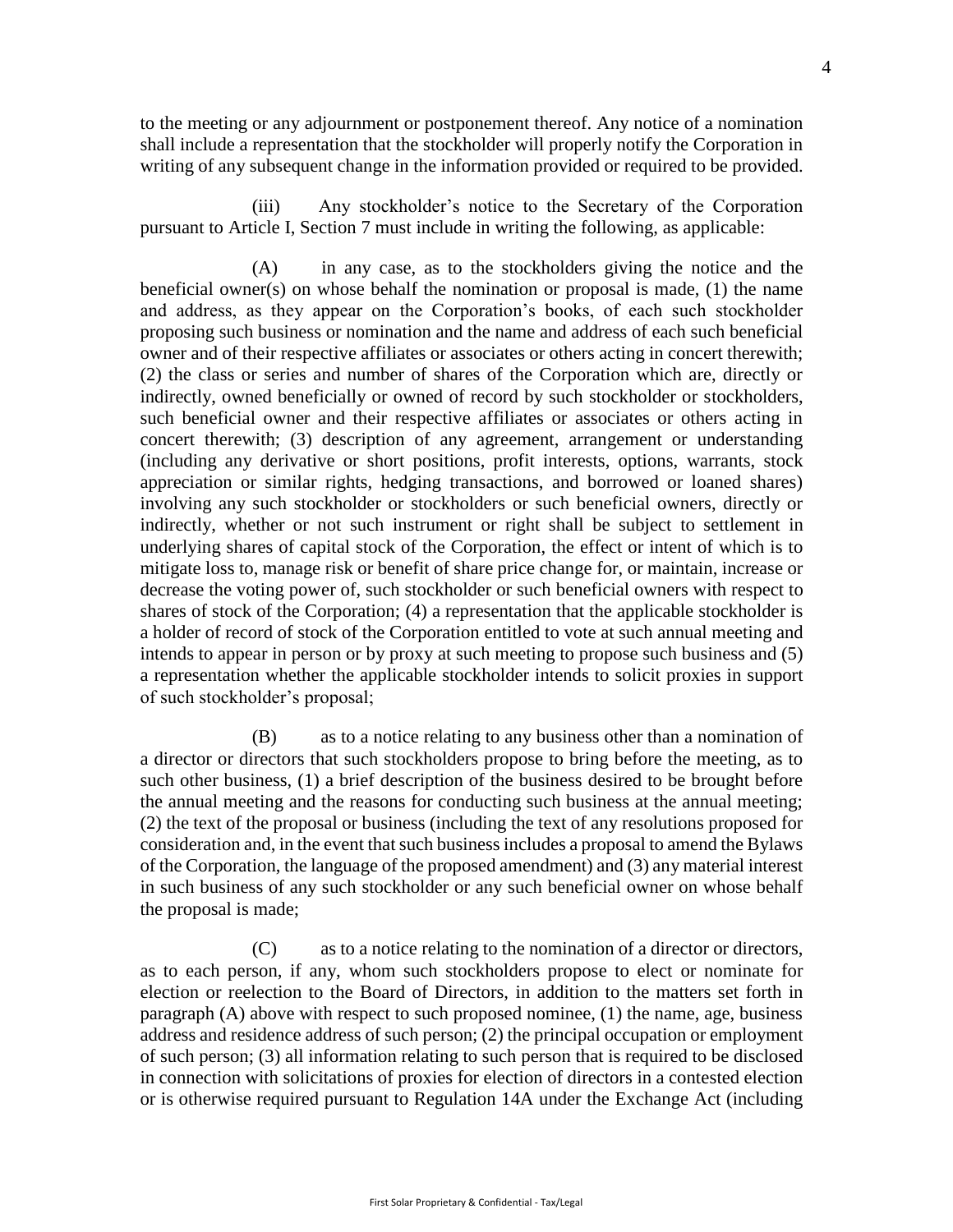such person's written consent to being named in a proxy statement as a nominee and to serving as a director if elected) and (4) a description of all arrangements or understandings between any such stockholder or any such beneficial owner or any of their respective affiliates or associates or others acting in concert therewith and each nominee and any other person or persons (naming such person or persons) pursuant to which the nomination or nominations are to be made by such stockholder; and

(D) with respect to each person, if any, whom such stockholders propose to elect or nominate for election or reelection to the Board of Directors, in addition to the matters set forth in paragraphs (A) and (C) above, any notice given to the Corporation must also include a completed and signed questionnaire, representation and agreement as specified by Article I, Section 7(b)(vi) hereof. The Corporation may require any proposed nominee to furnish such other information as may reasonably be required by the Corporation to determine the eligibility of such proposed nominee to serve as an independent director of the Corporation or that could be material to a reasonable stockholder's understanding of the independence, or lack thereof, of such nominee.

(iv) Notwithstanding the foregoing provisions of this Section 7 of Article I, if the stockholder (or a qualified representative of the stockholder) does not appear at the annual meeting of stockholders of the Corporation to present an item of business or is no longer a holder of record on the date of such meeting, such proposed business shall not be transacted, notwithstanding that proxies in respect of such vote may have been received by the Corporation. For purposes of this Section 7 of Article I, to be considered a qualified representative of the stockholder, a person must be a duly authorized officer, manager or partner of such stockholder or must be authorized by a writing executed by such stockholder or an electronic transmission delivered by such stockholder to act for such stockholder as proxy at the meeting of stockholders and such person must produce such writing or electronic transmission, or a reliable reproduction of such writing or electronic transmission, at the meeting of stockholders.

(v) Notwithstanding anything in paragraph (a)(i) above to the contrary, in the event that the number of directors to be elected to the Board of Directors at an annual meeting of the stockholders is increased and there is no public announcement naming all of the nominees for directors or specifying the size of the increased Board of Directors made by the Corporation earlier than the close of business on the 90th day prior to the first anniversary of the date of the immediately preceding annual meeting, a stockholder's notice required by this Section 7 shall also be considered timely, but only with respect to nominees for any new positions created by such increase, if it shall be delivered to or mailed to and received by the Secretary at the principal executive offices of the Corporation not later than the close of business on the 10th day following the day on which such public announcement is first made by the Corporation.

(vi) To be eligible to be a nominee for election or reelection as a director of the Corporation, a person must deliver (in accordance with the time periods prescribed for delivery of notice or other request under this Section 7 of Article I of these Bylaws and under the Certificate of Incorporation) to the Secretary at the principal executive offices of the Corporation a written questionnaire with respect to the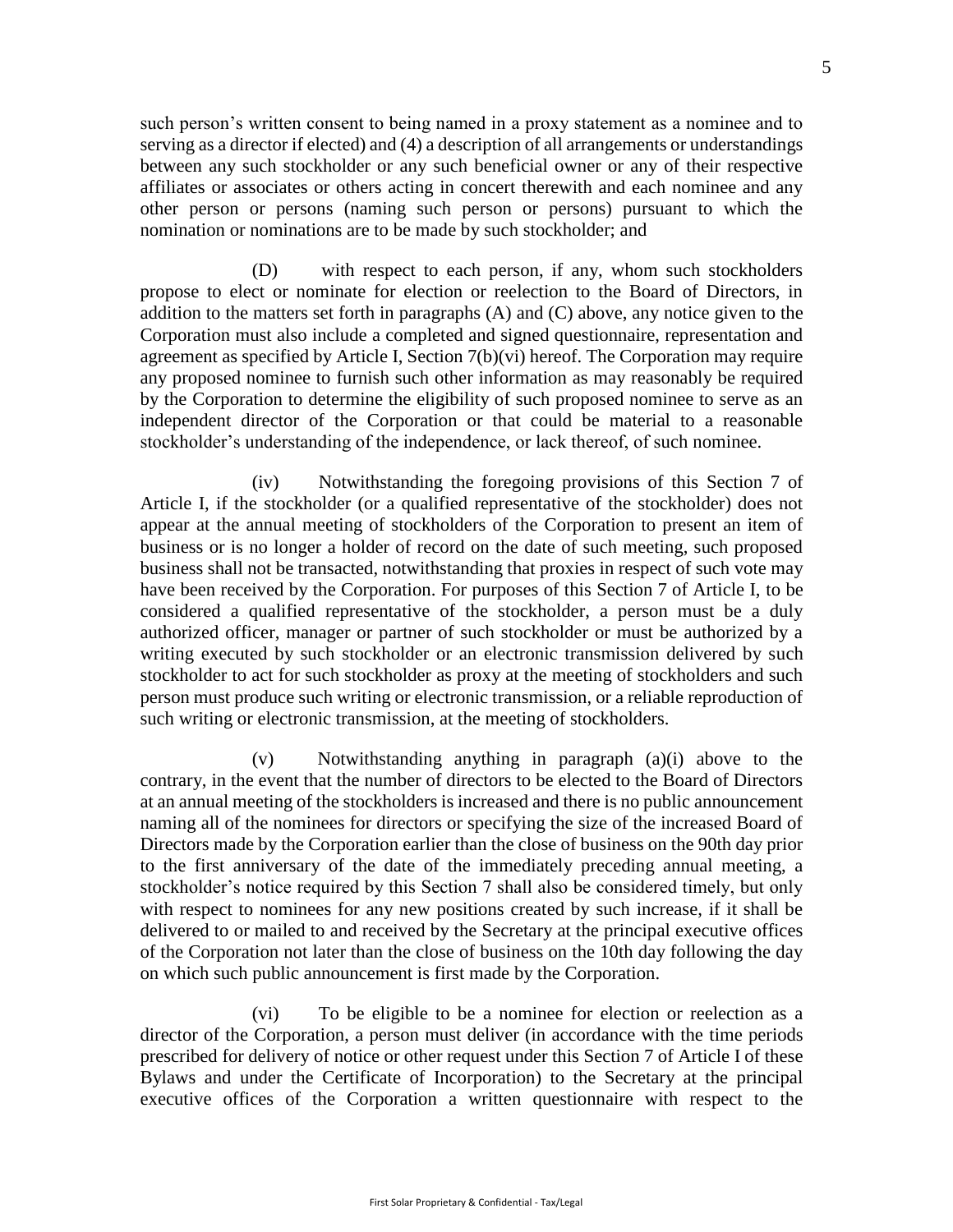background and qualification of such person and the background of any other person or entity on whose behalf the nomination is being made (which questionnaire shall be provided by the Secretary upon written request), and a written representation and agreement (in the form provided by the Secretary upon written request) that such person (1) is not and will not become a party to any agreement, arrangement or understanding with, and has not given any commitment or assurance to, any person or entity as to how such person, if elected as a director of the Corporation, will act or vote on any issue or question (a "Voting Commitment") that has not been disclosed to the Corporation or (ii) any Voting Commitment that could limit or interfere with such person's ability to comply, if elected as a director of the Corporation, with such person's fiduciary duties under applicable law, (2) is not and will not become a party to any agreement, arrangement or understanding with any person or entity other than the Corporation with respect to any direct or indirect compensation, reimbursement or indemnification in connection with service or action as a director that has not been disclosed therein, (3) in such person's individual capacity and on behalf of any person or entity on whose behalf the nomination is being made, would be in compliance, if elected as a director of the Corporation, and will comply, with all applicable corporate governance, conflict of interest, confidentiality and stock ownership and trading policies and guidelines of the Corporation and (4) will abide by the requirements of Section [7](#page-1-0) of Article [I.](#page-0-0)

(c) Special Meetings. (i) Only such business shall be conducted at a special meeting of stockholders as shall have been brought before the meeting pursuant to the Corporation's notice of meeting. Nominations of persons for election to the Board of Directors may only be made at a special meeting of stockholders at which directors are to be elected pursuant to the Corporation's notice of meeting (A) by or at the direction of the Board of Directors or (B) provided that the Board of Directors has determined that directors shall be elected at such meeting, by any stockholder who (1) is a stockholder of record at the time of the giving of notice of the special meeting and at the time of the special meeting, (2) who is entitled to vote at the special meeting and (3) who complies with the procedures set forth in this Section 7 and the Amended and Restated Certificate of Incorporation of the Corporation as to such nomination. The immediately preceding sentence shall be the exclusive means for stockholders to make nominations before a special meeting of stockholders (other than matters properly brought under Rule 14a-8 under the Exchange Act and included in the Corporation's notice of meeting).

(i) In the event the Corporation calls a special meeting of stockholders for the purpose of electing one or more directors to the Board of Directors, any such stockholder may nominate a person or persons (as the case may be), for election to such position(s) as specified in the Corporation's notice of meeting, provided that the stockholder gives timely notice thereof, which notice must comply with the requirements of Article I, Section 7(b)(iii) (including timely delivery of the completed and signed questionnaire, representation and agreement required by Article I, Section 7(b)(vi) hereof), and timely updates and supplements thereof, in writing to the Secretary of the Corporation. To be timely, a stockholder's notice must be delivered to or mailed and received at the principal executive offices of the Corporation not earlier than the opening of business on the 120th day prior to such special meeting and not later than the close of business on the later of the 90th day prior to such annual meeting or the 10th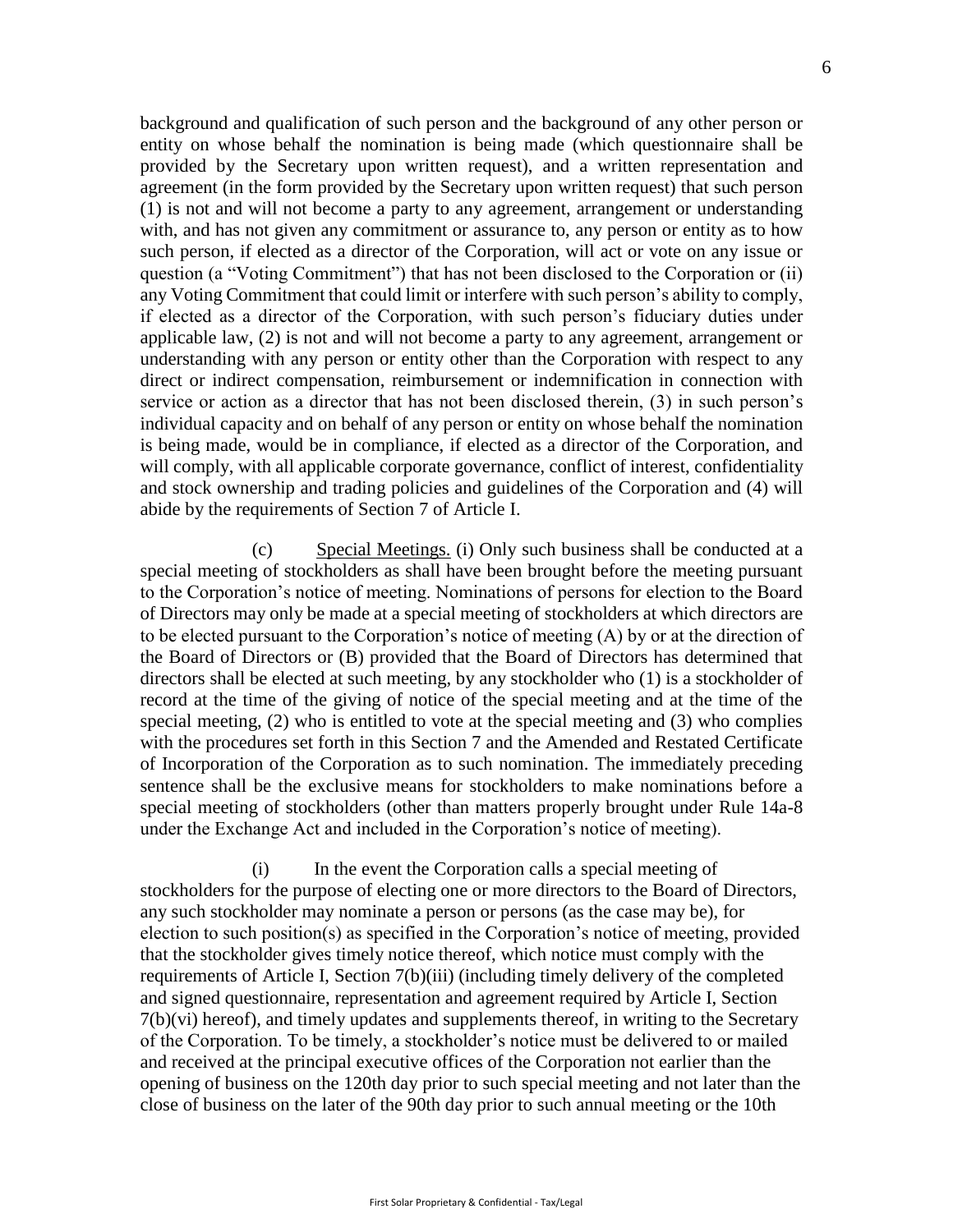day following the day on which public announcement of the date of such meeting is first made. In no event shall the public announcement of an adjournment or postponement of a special meeting commence a new time period (or extend any time period) for the giving of a stockholder's notice as described above. In addition, to be considered timely, a stockholder's notice shall further be updated and supplemented, if necessary, so that the information provided or required to be provided in such stockholder's notice shall be true and correct as of the record date for the meeting and as of the date that is 10 business days prior to the meeting or any adjournment or postponement thereof, and such update and supplement shall be delivered to the Secretary at the principal executive offices of the Corporation by the later of the close of business on the fifth business day after the record date for the meeting or the deadline for the delivery of the stockholder's notice, in the case of the update and supplement required to be made as of the record date, and not later than the close of business on the eighth business day prior to the date for the meeting or any adjournment or postponement thereof in the case of the update and supplement required to be made as of 10 business days prior to the meeting or any adjournment or postponement thereof. Any such notice shall include a representation that the stockholder will properly notify the Corporation in writing of any subsequent change in the information provided or required to be provided.

(d) General. (i) Except as otherwise provided in the Amended and Restated Certificate of Incorporation of the Corporation, only such persons who are nominated in accordance with this Section 7 shall be eligible to serve as directors of the Corporation and only such business shall be conducted at a meeting of stockholders as shall have been brought before the meeting in accordance with the procedures set forth in this Section 7. The Chairman of a meeting shall refuse to permit any business to be brought before the meeting which fails to comply with the foregoing or if a stockholder solicits proxies in support of such stockholder's nominee or proposal without such stockholder having made the representation required by clause  $(A)(5)$  of paragraph  $(b)(iii)$ above.

(ii) For purposes of these Bylaws, "public announcement" shall mean disclosure in a press release reported by a national news service or in a document publicly filed by the Corporation with the Securities and Exchange Commission pursuant to Section 13, 14 or 15(d) of the Exchange Act.

(iii) Notwithstanding the provisions of these Bylaws, a stockholder shall also comply with all applicable requirements of the Exchange Act with respect to the matters set forth in these Bylaws; provided, however, that any references in these Bylaws to the Exchange Act are not intended to and shall not limit the separate and additional requirements set forth in these Bylaws with respect to nominations or proposals as to any other business to be considered pursuant to Section [7 o](#page-1-0)f Article I. Nothing in this Section [7 o](#page-1-0)f Article [I s](#page-0-0)hall be deemed to affect any rights of (A) stockholders to request inclusion of proposals or nominations in the Corporation's proxy statement pursuant to Rule 14a-8 under the Exchange Act or (B) the holders of any series of Preferred Stock if and to the extent provided for under the law, the Amended and Restated Certificate of Incorporation of the Corporation (or any designation of Preferred Stock issued thereunder)or these Bylaws.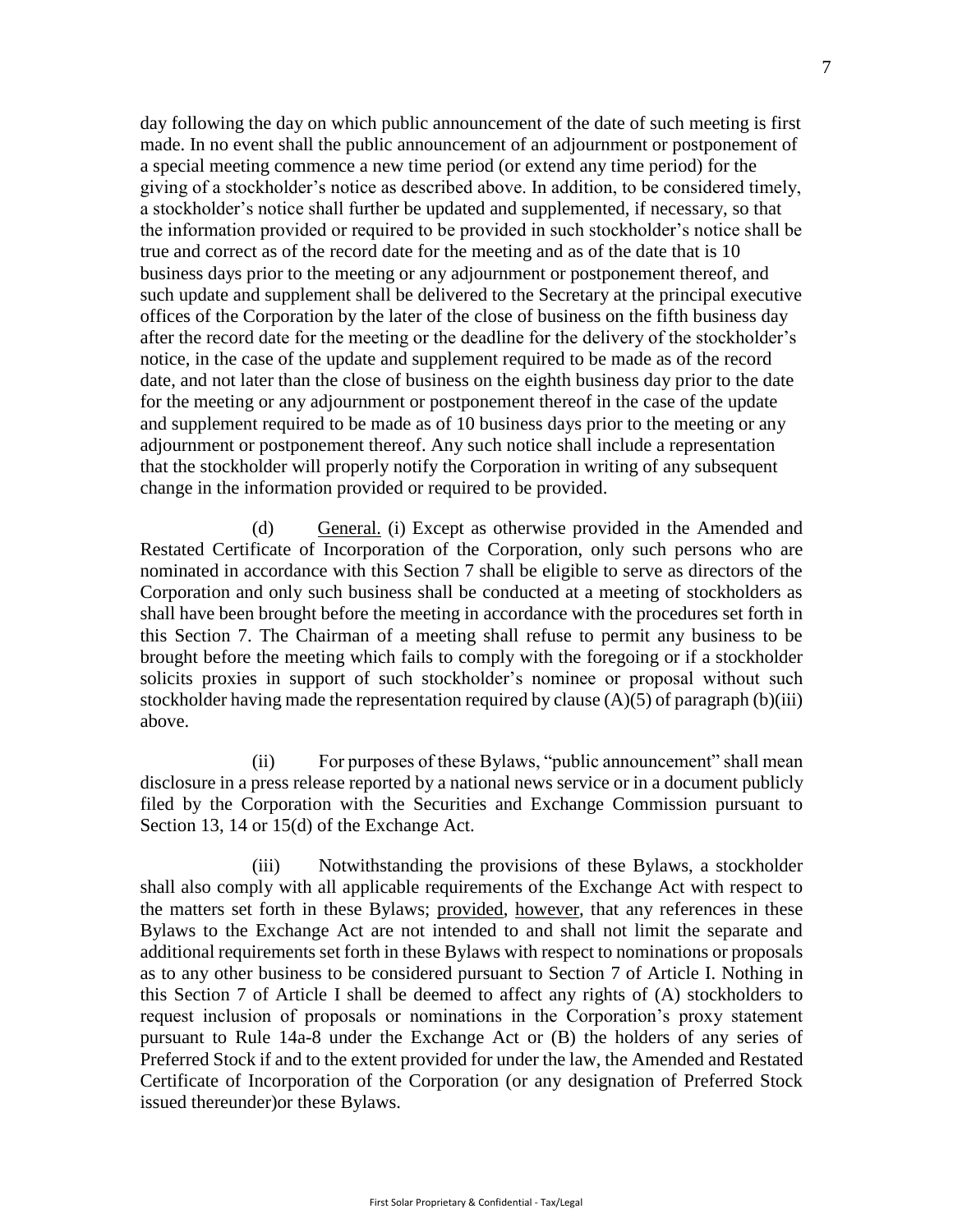Section 8. Meeting by Means of Remote Communication. If authorized by the Board of Directors in its sole discretion, and subject to such guidelines and procedures as the Board of Directors may adopt, stockholders and proxyholders not physically present at a meeting of stockholders may, by means of remote communication, participate in a meeting of stockholders and be deemed present in person and vote at a meeting of stockholders whether such meeting is to be held at a designated place or solely by means of remote communication; provided, however, that (i) the Corporation shall implement reasonable measures to verify that each person deemed present and permitted to vote at such meeting by means of remote communication is a stockholder or proxyholder, (ii) the Corporation shall implement reasonable measures to provide such stockholders and proxyholders a reasonable opportunity to participate in such meeting and to vote on matters submitted to the stockholders, including an opportunity to read or hear the proceedings of such meeting substantially concurrently with such proceedings and (iii) if any stockholder or proxyholder votes or takes other action at such meeting by means of remote communication, a record of such vote or other action shall be maintained by the Corporation.

Section 9. List of Stockholders Entitled to Vote. The officer of the Corporation who has charge of the stock ledger of the Corporation shall prepare and make, at least ten days before every meeting of the stockholders, a complete list of the stockholders entitled to vote at the meeting, arranged in alphabetical order, and showing the address of each stockholder and the number of shares registered in the name of each stockholder. Such list shall be open to examination by any stockholder, for any purpose germane to the meeting, during ordinary business hours, for a period of at least ten days prior to the meeting, either at a place within the city where the meeting is to be held, which place shall be specified in the notice of the meeting, or, if not so specified, at the place where the meeting is to be held. The list shall also be produced and kept at the time and place of the meeting during the whole time thereof, and may be inspected by any stockholder of the Corporation who is present.

Section 10. Stock Ledger. The stock ledger of the Corporation shall constitute the list required by Section 9 of this Article [I a](#page-0-0)nd shall be the only evidence as to who are the stockholders entitled to examine the stock ledger or to vote in person or by proxy at any meeting of stockholders.

Section 11. Inspection of Election. The Corporation may, and at the request of any stockholder or if required by law shall, before or at each meeting of stockholders, appoint one or more inspectors of elections to act at the meeting and make a written report thereof. The Corporation may designate one or more persons as alternate inspectors to replace any inspector who fails to act. If no inspector or alternate is able to act at a meeting of the stockholders, the chairman of the meeting may, and at the request of any stockholder or if required by law shall, appoint one or more inspectors to act at the meeting. Unless otherwise required by law, inspectors may be officers, employees or agents of the Corporation. Each inspector, before entering upon the discharge of his or her duties, shall take and sign an oath to execute faithfully the duties of inspector with strict impartiality and according to the best of his or her ability. The inspector or inspectors so appointed or designated shall (i) ascertain the number of outstanding shares of capital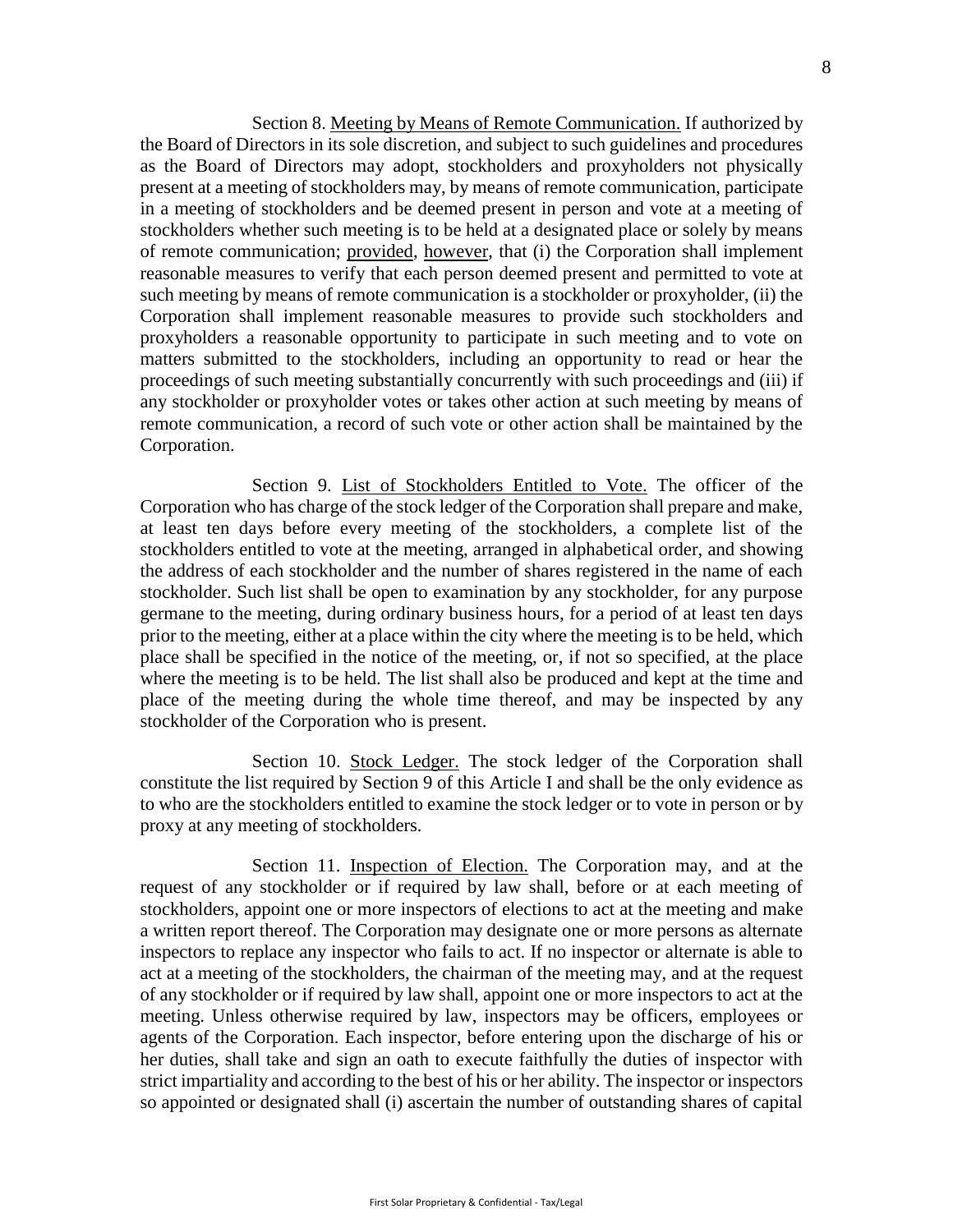stock of the Corporation and the voting power of each such share, (ii) determine the shares of capital stock of the Corporation represented at the meeting and the validity of proxies and ballots, (iii) count all votes and ballots, (iv) determine and retain for a reasonable period a record of the disposition of any challenges made to any determination by the inspectors and (v) certify their determination of the number of shares of capital stock of the Corporation represented at the meeting and such inspectors' count of all votes and ballots. Such certification and report shall specify such other information as may be required by law. In determining the validity and counting of proxies and ballots cast at any meeting of the stockholders of the Corporation, the inspectors may consider such information as is permitted by applicable law. No person who is a candidate for an office at an election may serve as an inspector at such election.

### ARTICLE II

#### **Directors**

<span id="page-8-1"></span>Section 1. Duties and Powers. The business of the Corporation shall be managed by or under the direction of the Board of Directors which may exercise all such powers of the Corporation and do all such lawful acts and things as are not by statute or by the Amended and Restated Certificate of Incorporation or by these Bylaws, conferred upon or reserved to the stockholders.

Section 2. Number of Directors. The number of directors of the Corporation shall not be less or more than the range specified in the Amended and Restated Certificate of Incorporation of the Corporation, the exact number of directors to be such number as may be set from time to time within the limits set forth above by resolution adopted by affirmative vote of a majority of the entire Board of Directors. As used in these Bylaws, the term "entire Board" means the total number of directors that the Corporation would have if there were no vacancies or unfilled newly created directorships.

<span id="page-8-0"></span>Section 3. Qualification and Election of Directors. (a) Directors need not be stockholders or citizens or residents of the United States of America. Each of the directors shall hold office until his resignation or removal in the manner hereinafter provided.

(b) Election of Directors. (i) Except as otherwise required by statute or by the Amended and Restated Certificate of Incorporation of the Corporation, each person to be elected as a director shall be elected by a majority of the votes cast with respect to such person's election; provided, however, that in a Contested Election, directors shall be elected by a plurality of the votes cast at a meeting of stockholders by the holders of shares of capital stock of the Corporation entitled to vote thereon, voting together as a single class. For purposes of this Section 3(b), (A) a person shall be considered to have received a majority of the votes cast with respect to such person's election only if the number of votes cast "for" such person's election exceeds the number of votes cast "against" such person's election, with "abstentions" and "broker non-votes" not counted as a vote cast either "for" or "against" such person's election, (B) "Contested Election" shall mean any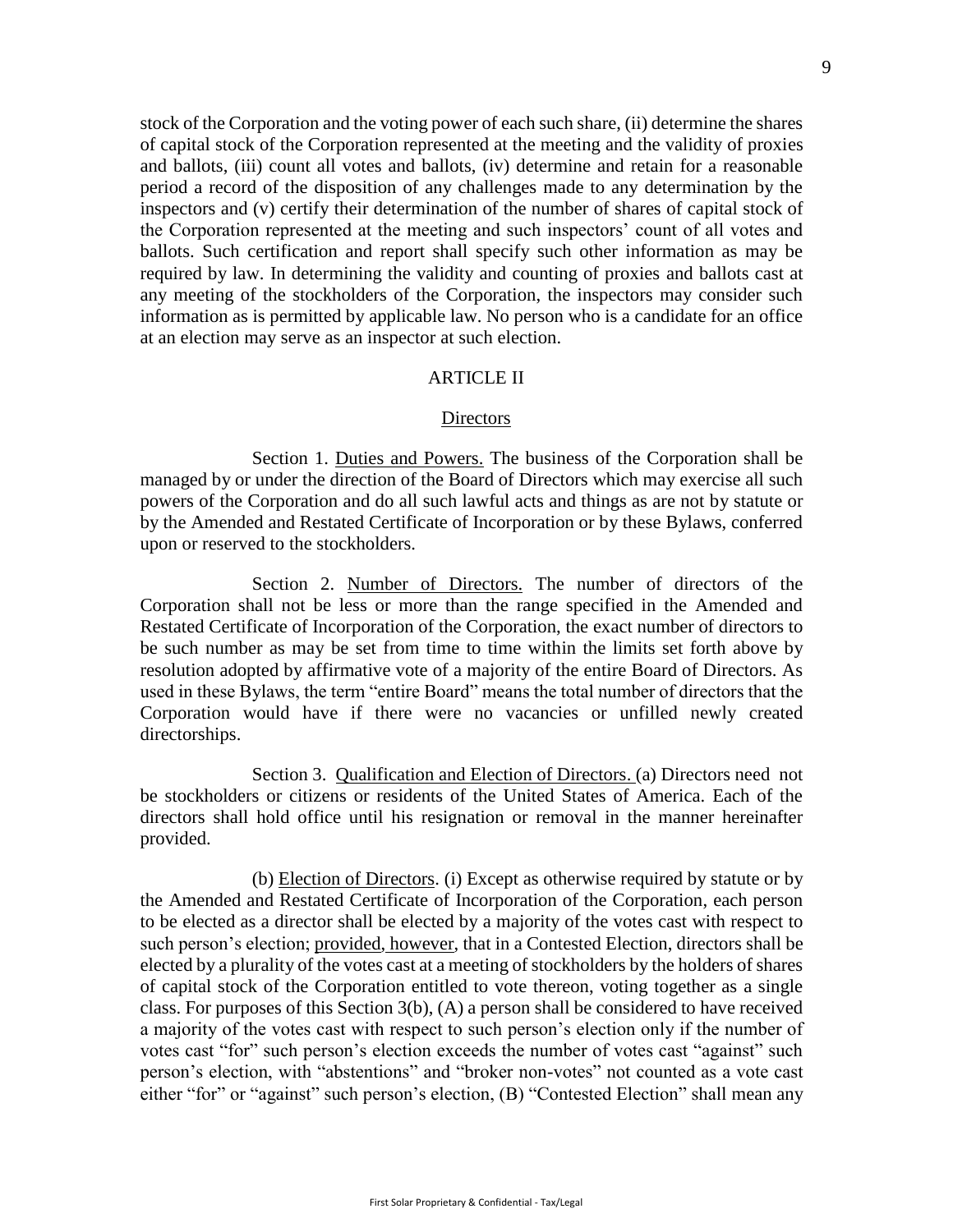election for directors in which the number of nominees for director exceeds the number of Board seats open for election, and (C) "Uncontested Election" shall mean any election for directors other than a Contested Election.

(ii) If an incumbent director receives less than a majority of the votes cast with respect to such director's election in an Uncontested Election, such director shall promptly tender his or her resignation to the Chairman of the Board of Directors for consideration by the Nominating and Governance Committee. No later than 90 days following the receipt of any such tendered resignation, (A) the Board of Directors shall, taking into account any recommendation by the Nominating and Governance Committee, take formal action with respect thereto (which action may include accepting or rejecting such tendered resignation, or taking other action considered appropriate) and (B) the Corporation shall publicly disclose the Board of Directors' decision and, in the event that the Board of Directors does not accept such tendered resignation, the rationale for such decision. The Nominating and Governance Committee, in making any recommendation under this Section 3(b), and the Board of Directors, in making any decision under this Section 3(b), may consider any factors or other information they consider appropriate or relevant.

Section 4. Resignations. Subject to Section 3(b) of this Article II, (a) any director may resign at any time; (b) such resignation shall be made in writing, and shall take effect at the time specified therein, and if no time be specified, at the time of its receipt by the Chairman of the Board of Directors, the Chief Executive Officer or the Secretary; and (c) unless otherwise specified in such notice, the acceptance of such resignation shall not be necessary to make it effective.

Section 5. Removal. Directors may only be removed as provided in the Amended and Restated Certificate of Incorporation of the Corporation.

Section 6. Vacancies and Newly Created Directorships. Vacancies and newly created directorships resulting from any increase in the authorized number of directors may be filled by a majority of the directors then in office, though less than a quorum, or by a sole remaining director, and the directors so chosen shall hold office until their earlier resignation or removal.

Section 7. Chairman of the Board of Directors. The directors shall elect one of the members of the Board of Directors to be Chairman of the Board of Directors. The Chairman of the Board of Directors shall perform such duties as are specified in these Bylaws and any such additional duties that may from time to time be assigned by the Board of Directors. The Chairman of the Board of Directors may, but need not be, an officer of the Corporation. The Chairman of the Board of Directors may be removed from such position by the Board of Directors at any time.

Section 8. Annual Meetings. The Board of Directors shall meet for the election of officers and the transaction of other business as soon as practicable after each annual meeting of the stockholders, and no notice of such meeting shall be necessary in order legally to constitute the meeting; provided, however, that a quorum is present. Such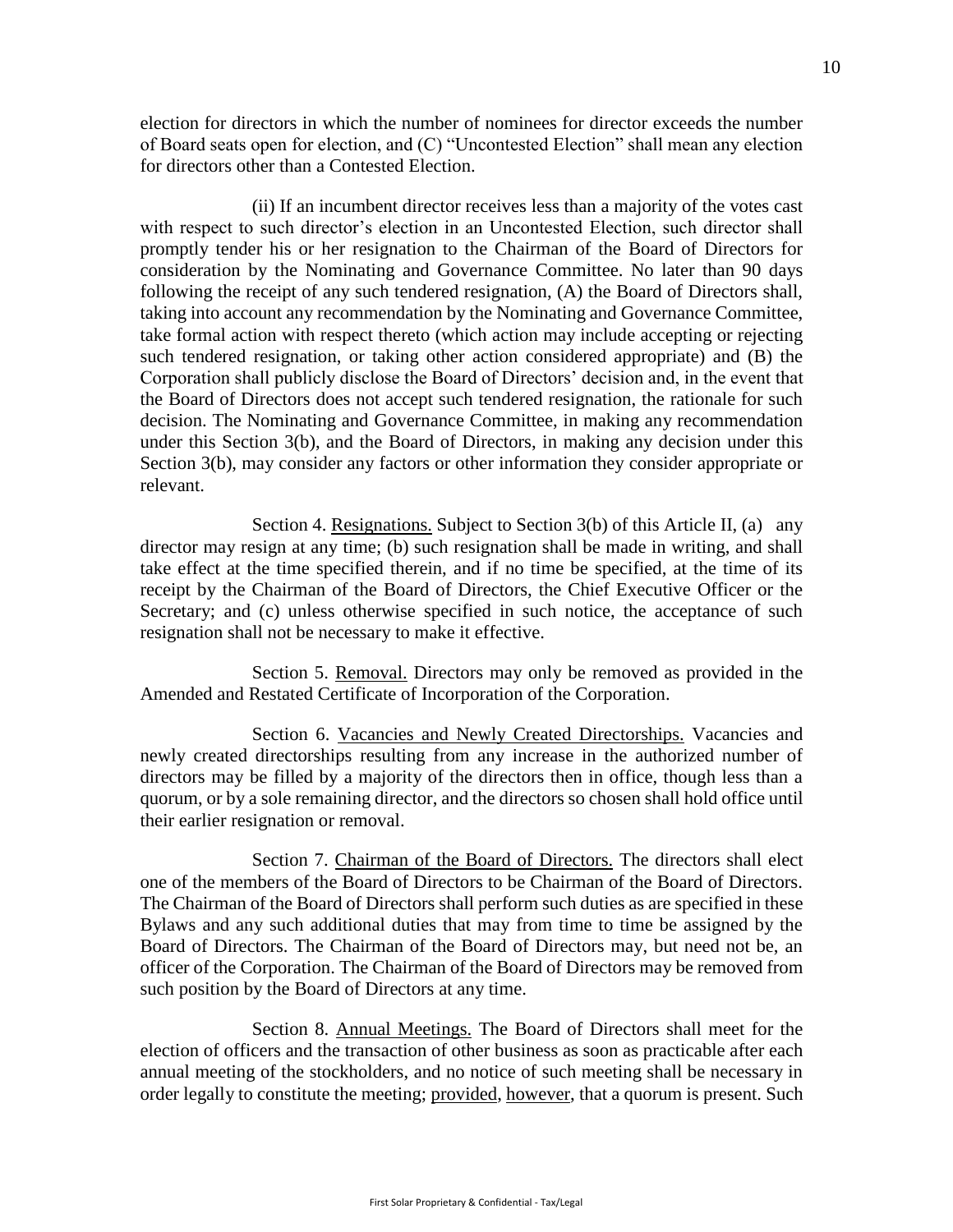meeting may be held at any other time or place specified in a notice given as hereinafter provided for regular meetings of the Board of Directors.

Section 9. Regular Meetings. The Board of Directors may hold meetings, both regular and special, either within or without the State of Delaware. Regular meetings of the Board of Directors may be held at such time and at such place as may from time to time be determined by the Board of Directors. The Secretary, or in his or her absence any other officer of the Corporation, shall give each director notice of the time and place of holding of regular meetings of the Board of Directors by mail at least five days before the meeting, or by facsimile, telegram, cable, electronic transmission or personal service at least two days before the meeting, unless such notice requirement is waived in writing or by electronic transmission by such director.

Section 10. Special Meetings. Special meetings of the Board of Directors may be called by the Chairman of the Board of Directors or the Chief Executive Officer, and shall be called by the Secretary of the Corporation upon the written request of not less than a majority of the members of the Board of Directors then in office. Special meetings of the Board of Directors shall be held at such time and place as shall be designated in the notice of the meeting. The Secretary, or in his or her absence any other officer of the Corporation, shall give each director notice of the time and place of holding of special meetings of the Board of Directors by mail at least five days before the meeting, or by facsimile, telegram, cable, electronic transmission or personal service at least two days before the meeting, unless such notice requirement is waived in writing or by electronic transmission by such director. Unless otherwise stated in the notice thereof, any and all business shall be transacted at any meeting without specification of such business in the notice.

Section 11. Quorum. Unless otherwise provided by law, the Amended and Restated Certificate of Incorporation or these Bylaws, at all meetings of the Board of Directors, a majority of the entire Board of Directors shall constitute a quorum for the transaction of business and the act of a majority of the directors present at any meeting at which there is a quorum shall be the act of the Board of Directors. If a quorum shall not be present at any meeting of the Board of Directors, the directors present thereat may adjourn the meeting from time to time, without notice other than announcement at the meeting, until a quorum shall be present.

Section 12. Actions of Board of Directors. Unless otherwise provided by law, the Amended and Restated Certificate of Incorporation or these Bylaws, any action required or permitted to be taken at any meeting of the Board of Directors may be taken without a meeting, if all the members of the Board of Directors then in office consent thereto in writing or by electronic transmission, and such writing or writings or electronic transmission or transmissions are filed with the minutes of proceedings of the Board of Directors. Such filing shall be in paper form if the minutes are maintained in paper form and shall be in electronic form if the minutes are maintained in electronic form. The date on which an electronic transmission is transmitted shall be deemed to be the date on which consent was given for the applicable action, even if such electronic transmission is subsequently followed by a written consent that is dated after such date of transmission.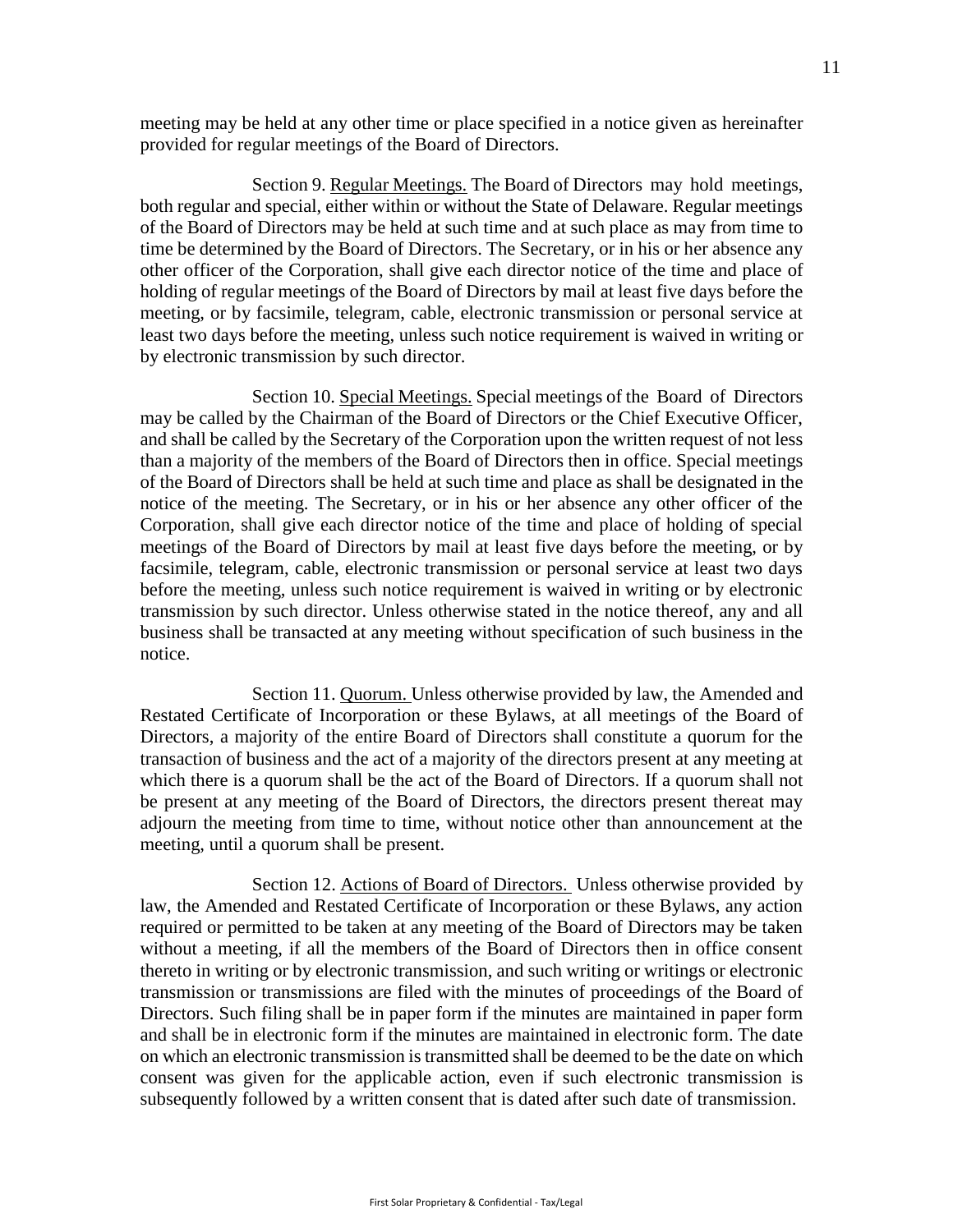Section 13. Organization. Meetings shall be presided over by the Chairman of the Board of Directors, or in the absence of the Chairman of the Board of Directors, by such other person as the directors may select. The Board of Directors shall keep written minutes of its meetings. The Secretary of the Corporation shall act as secretary of the meeting, but in the absence of the Secretary of the Corporation, the chairman of the meeting may appoint any person to act as secretary of the meeting.

Section 14. Meeting by Means of Conference Telephone. Unless otherwise provided by law, the Amended and Restated Certificate of Incorporation or these Bylaws, members of the Board of Directors may participate in a meeting of the Board of Directors by means of a conference telephone or similar communications equipment that enables all persons participating in the meeting to hear each other, and participation in a meeting pursuant to this Section 14 shall constitute presence in person at such meeting.

Section 15. Compensation. Each director, other than directors who are officers or employees of the Corporation or any of its subsidiaries, shall be entitled to receive from the Corporation such amount per annum and such fees (payable in cash, stock and equity) for attendance at meetings of the Board of Directors or of committees of the Board of Directors, or both, as the Board of Directors shall from time to time determine. Each director shall be entitled to receive from the Corporation reimbursement for the reasonable expenses incurred by such person in connection with the performance of such person's duties as director. Nothing herein contained, however, shall be construed to preclude any director from serving the Corporation in any other capacity as an officer, agent or otherwise, and receiving compensation therefor.

### ARTICLE III

### **Committees**

Section 1. Constitution and Powers. Except as otherwise provided by applicable law, the Amended and Restated Certificate of Incorporation of the Corporation or these Bylaws, the Board of Directors may, by resolution of a simple majority of its members, designate one or more committees. Initially, the Corporation shall have the following committees of the Board of Directors: the nominating and corporate governance committee, the audit committee and the compensation committee. Each committee shall consist of one or more directors of the Corporation. Except as provided by applicable law, the Amended and Restated Certificate of Incorporation of the Corporation or these Bylaws, the Board of Directors, by a simple majority vote of its members, shall have the right from time to time to delegate to or to remove from any board committee the authority to approve any matters which would not otherwise require a higher vote than a simple majority vote of the Board of Directors. Except as required by applicable law, the Amended and Restated Certificate of Incorporation of the Corporation or these Bylaws, for those matters that require a higher vote of the Board of Directors than a simple majority vote, the Board of Directors, by such requisite higher vote, shall have the right from time to time to delegate to or to remove from any board committee the authority to approve any such matters requiring such requisite higher vote.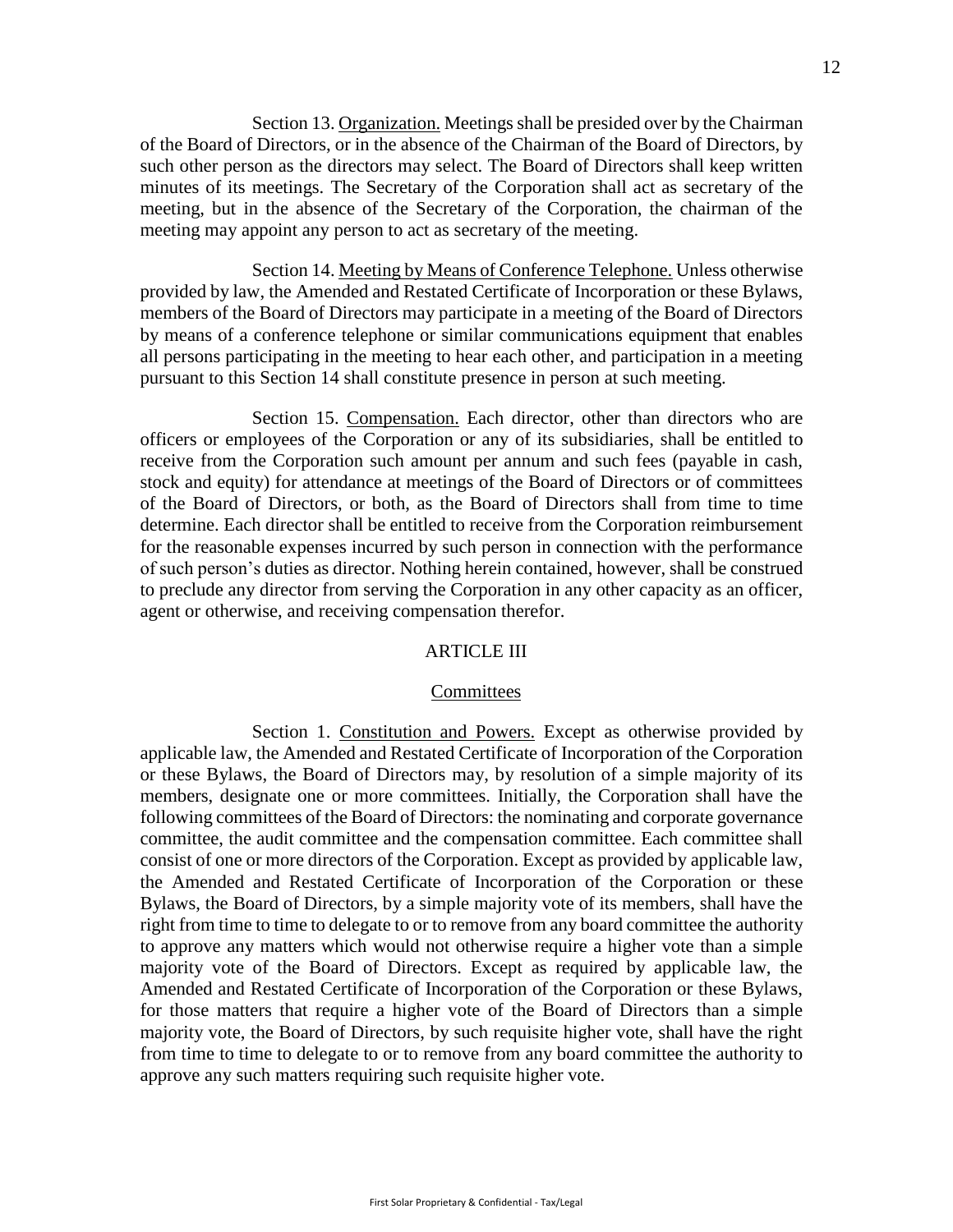Section 2. Organization of Committees. (a) The Board of Directors may designate one or more directors as alternate members of any committee, who may replace any absent or disqualified member at any meeting of such committee and (b) in the absence or disqualification of a member of a committee, the member or members thereof present at any meeting and not disqualified from voting, whether or not they constitute a quorum, may unanimously appoint another member of the Board of Directors to act at the meeting in place of any such absent or disqualified member. Each committee that may be established by the Board of Directors may fix its own rules and procedures. All committees so appointed shall keep regular minutes of the transactions of their meetings and shall be responsible to the Board of Directors for the conduct of the enterprises and affairs entrusted to them. Notice of meetings of committees, other than of regular meetings provided for by such rules, shall be given to committee members.

#### **ARTICLE IV**

### **Officers**

Section 1. General. The officers of the Corporation shall be appointed by the Board of Directors and shall include a Chief Executive Officer, a Chief Financial Officer, one or more Presidents, a Secretary and a Treasurer. The Board of Directors, in its discretion, may also appoint a Chief Accounting Officer, one or more Vice Presidents (including Executive and Senior Vice Presidents), Assistant Secretaries, Assistant Treasurers, Assistant Controllers or such other officers as it may deem proper. Any number of offices may be held by the same person, unless otherwise prohibited by law, the Amended and Restated Certificate of Incorporation or these Bylaws; provided, however, that no officer shall execute, acknowledge or verify any instrument in more than one capacity if such instrument is required by law, the Amended and Restated Certificate of Incorporation of the Corporation or these Bylaws to be executed, acknowledged or verified by two or more officers. The officers of the Corporation need not be stockholders or directors of the Corporation.

Section 2. Election. The Board of Directors shall elect the officers of the Corporation who shall hold their offices for such terms and shall exercise such powers and perform such duties as shall be determined from time to time by the Board of Directors; and all officers of the Corporation shall hold office until their successors are chosen and qualified, or until their earlier resignation or removal.

Section 3. Removal. Any officer may be removed, either with or without cause, by the Board of Directors at any meeting thereof or by any superior officer upon whom such power may be conferred by the Board of Directors.

Section 4. Resignation. Any officer may resign at any time by giving notice to the Board of Directors, the Chairman of the Board of Directors, the Chief Executive Officer or the Secretary of the Corporation in writing or by electronic transmission. Any such resignation shall take effect at the time therein specified or if no time is specified, immediately. Unless otherwise specified in such notice, the acceptance of such resignation shall not be necessary to make it effective.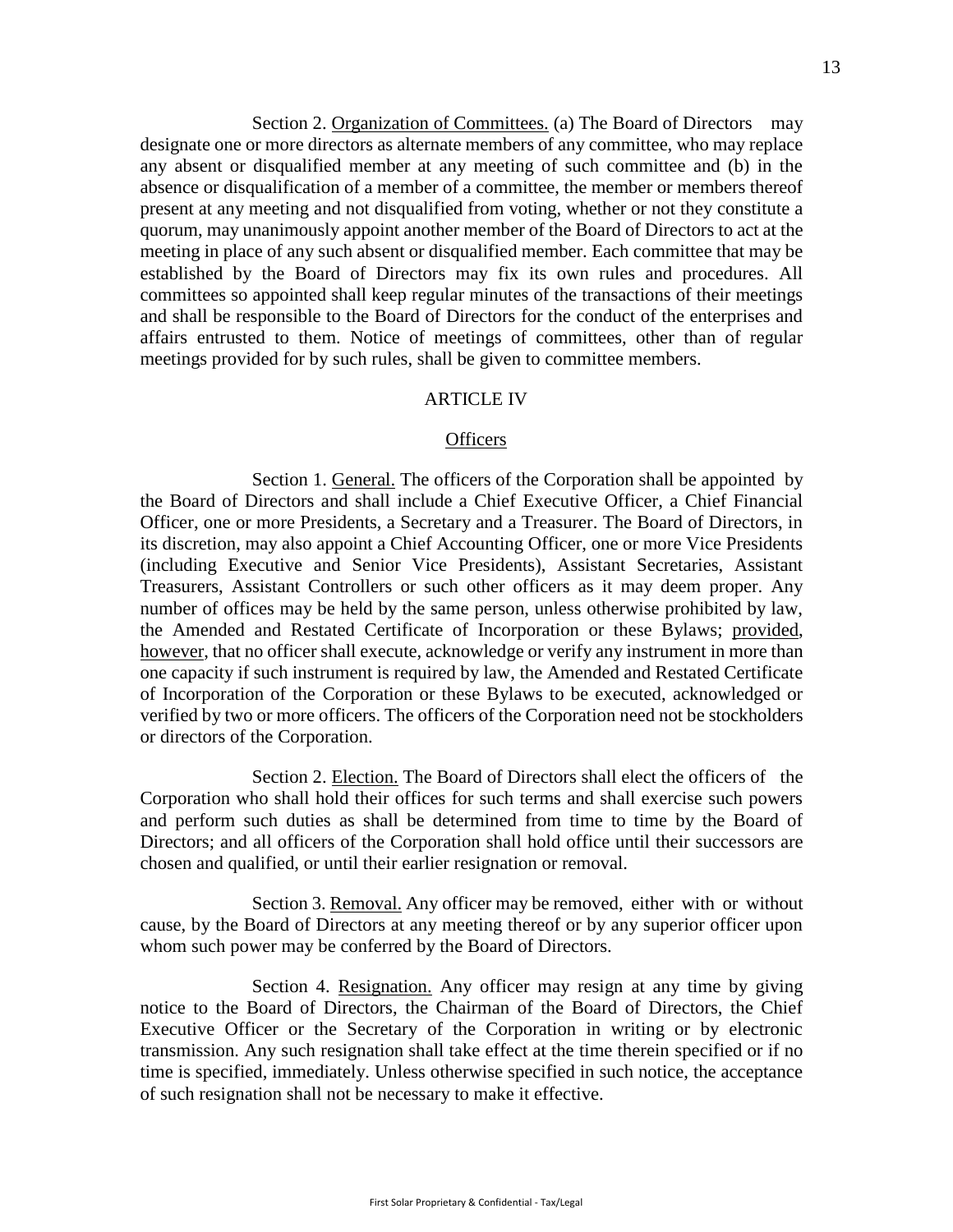Section 5. Vacancies. A vacancy in any office because of death, resignation, removal, disqualification or any other cause may be filled at any time by the Board of Directors, or if such officer was appointed by the Chief Executive Officer, then by the Chief Executive Officer.

Section 6. Voting Securities Owned by the Corporation. Powers of attorney, proxies, waivers of notice of meeting, consents and other instruments relating to securities owned by the Corporation may be executed in the name of and on behalf of the Corporation by the Chief Executive Officer, Chief Financial Officer or Secretary of the Corporation and any such officer may, in the name of and on behalf of the Corporation, take all such action as any such officer may deem advisable to vote in person or by proxy at any meeting of security holders of any corporation in which the Corporation may own securities and at any such meeting shall possess and may exercise any and all rights and powers incident to the ownership of such securities and which, as the owner thereof, the Corporation might have exercised and possessed if present, in each case subject to having obtained the requisite Board of Directors' and stockholders' approvals with respect to any such matter. The Board of Directors may, by resolution, from time to time confer like powers upon any other person or persons.

Section 7. Chairman of the Board of Directors. The Chairman of the Board of Directors shall have such powers and shall perform such duties as are specified in Section 7 of Article [II o](#page-8-1)f these Bylaws.

Section 8. Chief Executive Officer. The Chief Executive Officer shall exercise general and active supervision over and management of the property, affairs and business of the Corporation and shall authorize other officers of the Corporation to exercise such powers as he, in his discretion, may deem to be in the best interests of the Corporation. The Chief Executive Officer may preside at meetings of the stockholders and the Board of Directors in the absence or at the direction of the Chairman of the Board of Directors. The Chief Executive Officer shall, in general, perform all duties incident to the office of Chief Executive Officer and shall have such other duties as the Board of Directors may from time to time prescribe. Without limiting the generality of the foregoing, the Chief Executive Officer may enter into and execute in the name of the Corporation contracts and other obligations which implement policies established by the Board of Directors.

Section 9. President. Any President shall have such powers and shall perform such duties as the Board of Directors, the Chief Executive Officer or these Bylaws may from time to time prescribe. Without limiting the generality of the foregoing, Presidents may enter into and execute in the name of the Corporation contracts and other obligations pertaining to the regular course of their duties which implement policies established by the Board of Directors.

Section 10. Vice President. Any Vice President shall have such duties as the Board of Directors, the Chief Executive Officer, his superior officer or these Bylaws may from time to time prescribe. Without limiting the generality of the foregoing, Vice Presidents may enter into and execute in the name of the Corporation contracts and other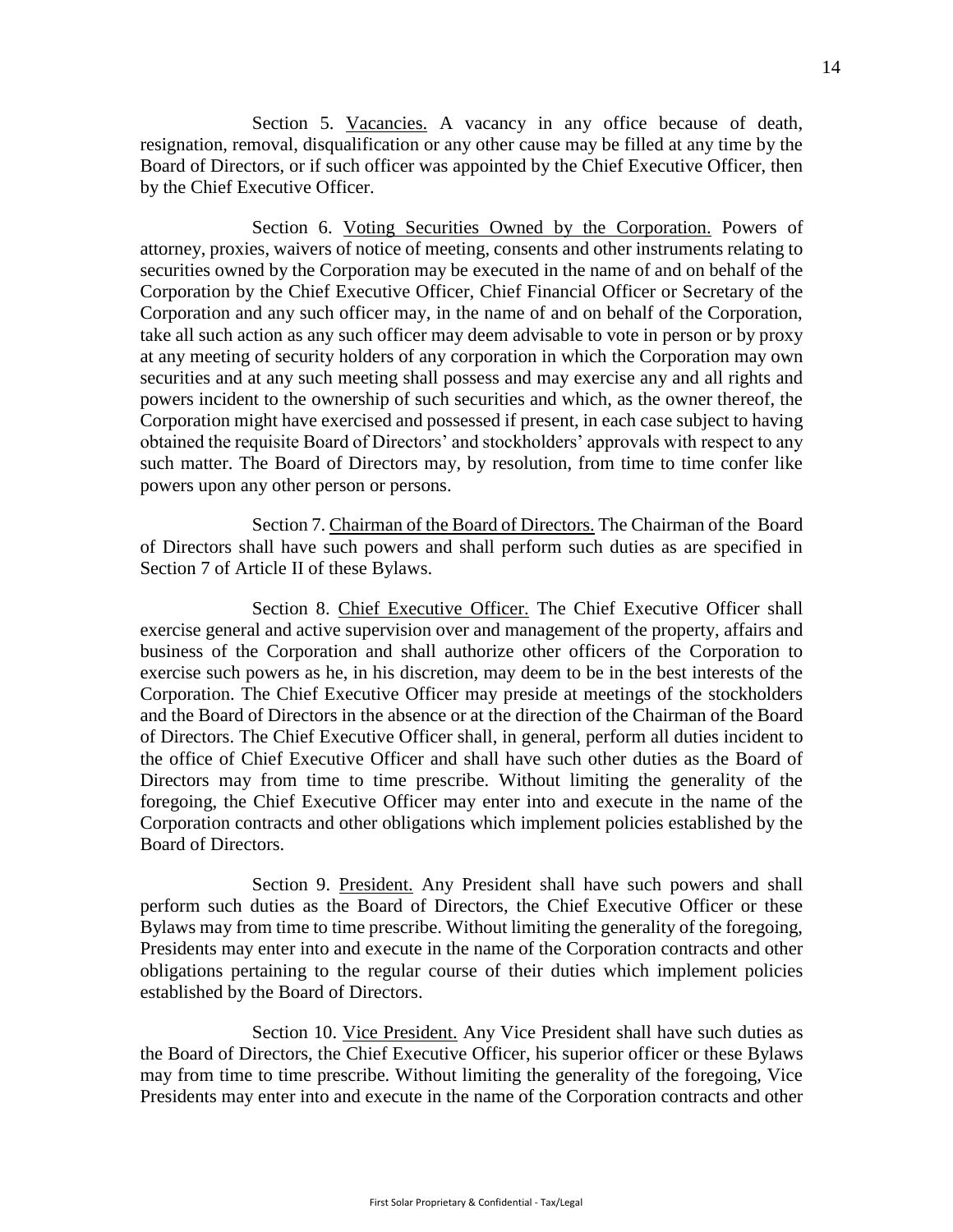obligations pertaining to the regular course of their duties which implement policies established by the Board of Directors.

Section 11. Chief Financial Officer. The Chief Financial Officer shall be the principal financial officer of the Corporation and shall have such powers and perform such duties as the Board of Directors, the Chief Executive Officer or these Bylaws may from time to time prescribe. Without limiting the generality of the foregoing, the Chief Financial Officer may sign and execute contracts and other obligations pertaining to the regular course of his or her duties which implement policies established by the Board of Directors.

Section 12. Treasurer. The Treasurer shall have the custody of the corporation funds and securities and shall keep full and accurate account of receipts and disbursements in books belonging to the Corporation. He or she shall deposit all moneys and other valuables in the name and to the credit of the Corporation in such depositaries as may be designated by the Board of Directors. He or she shall disburse the funds of the Corporation as may be ordered by the Board of Directors, the Chief Executive Officer or the Chief Financial Officer, taking proper vouchers for such disbursements.

Section 13. Chief Accounting Officer. The Chief Accounting Officer, if any, shall serve as the principal accounting officer of the Corporation, unless such role is performed by the Chief Financial Officer. The Chief Accounting Officer shall, when requested, counsel with and advise the other officers of the Corporation regarding the Corporation's accounting matters and shall perform such other duties as the Board of Directors, the Chief Executive Officer, the Chief Financial Officer or these Bylaws may from time to time prescribe.

Section 14. Secretary. The Secretary shall give, or cause to be given, notice of all meetings of the stockholders and directors and all other notices required by law or by these Bylaws, and in case of his or her absence or refusal or neglect so to do, any such notice may be given by any person thereunto directed by the Chairman of the Board of Directors, the Chief Executive Officer, the directors or stockholders, upon whose request the meeting is called as provided in these Bylaws. He or she shall record all the proceedings of the meetings of the Board of Directors, any committees thereof and the stockholders of the Corporation in a book to be kept for that purpose, and shall perform such other duties as may be assigned to him or her by the Board of Directors, the Chairman of the Board of Directors or the Chief Executive Officer. He or she shall have the custody of the seal of the Corporation and shall affix the same to all instruments requiring it, when authorized by the Board of Directors, the Chairman of the Board of Directors or the Chief Executive Officer, and attest the same.

Section 15. Assistant Treasurers, Assistant Controllers and Assistant Secretaries. Any Assistant Treasurers, Assistant Controllers and Assistant Secretaries shall perform such duties as the Board of Directors, the Chief Executive Officer, the Chief Financial Officer, the Treasurer, Chief Accounting Officer, Secretary or these Bylaws may from time to time prescribe. An Assistant Treasurer, Assistant Controller or Assistant Secretary need not be an officer of the Corporation and shall not be deemed an officer of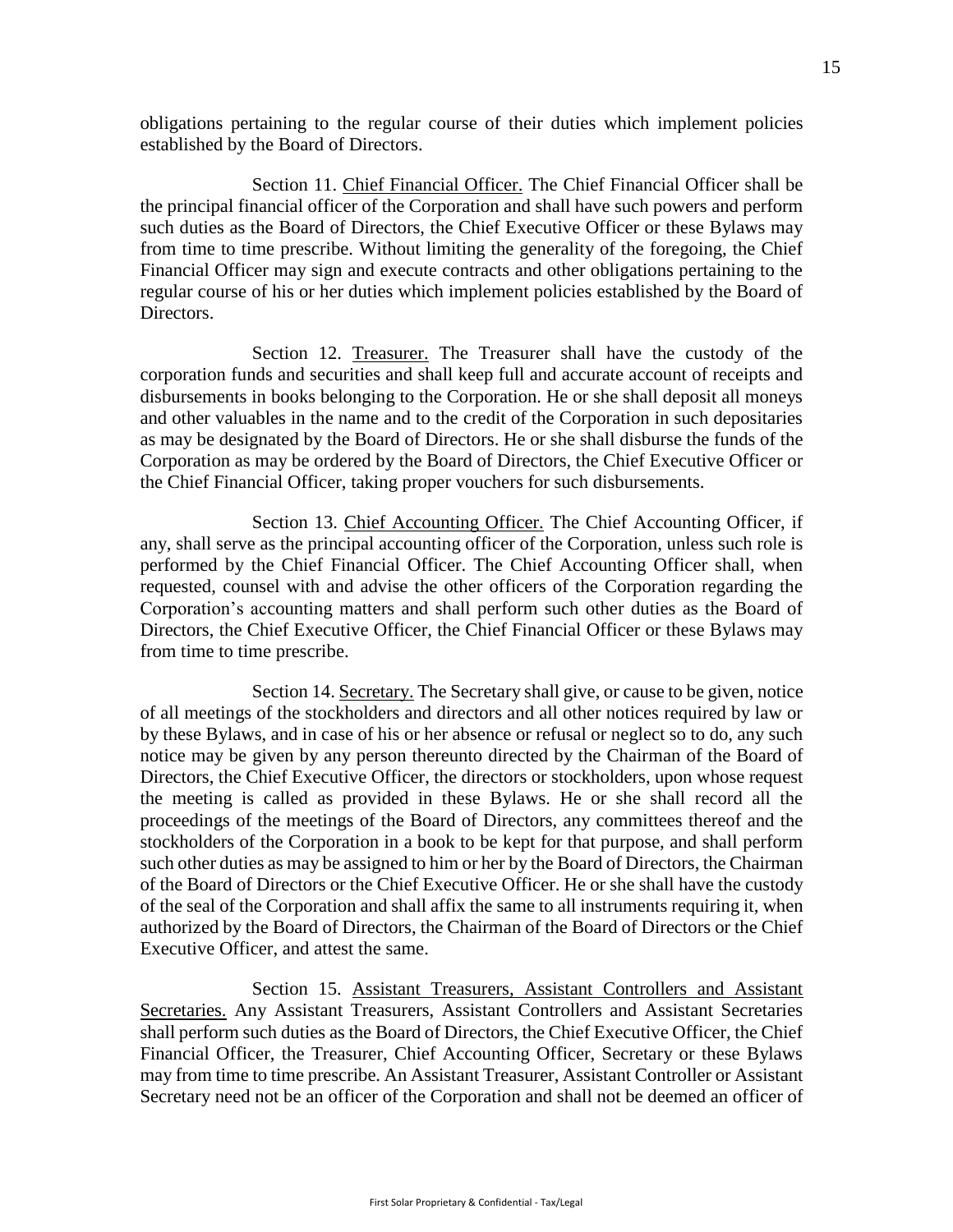the Corporation unless so designated by the Board of Directors.

Section 16. Other Officers. Any other officer appointed by the Board of Directors shall have such titles and duties as the Board of Directors, the Chief Executive Officer, his or her superior officer or these Bylaws may from time to time prescribe. Without limiting the generality of the foregoing, such officers may enter into and execute in the name of the Corporation contracts and other obligations pertaining to the regular course of their duties which implement policies established by the Board of Directors.

Section 17. Bank Accounts. In addition to such bank accounts as may be authorized in the usual manner by resolution of the Board of Directors, the Chief Financial Officer or the Treasurer, with approval of the Chief Executive Officer, may authorize such bank accounts to be opened or maintained in the name and on behalf of the Corporation as the Treasurer shall deem necessary or appropriate; provided, however, that payments from such bank accounts are to be made upon and according to the check of the Corporation as shall be specified in the written instructions of the Chief Financial Officer or the Treasurer or Assistant Treasurer of the Corporation with the approval of the Chief Executive Officer.

### ARTICLE V

#### **Stock**

Section 1. Form of Certificates. Every holder of stock in the Corporation shall be entitled to have a certificate signed, in the name of the Corporation (i) by the Chairman of the Board of Directors, the Chief Executive Officer or a President or a Vice President and (ii) by the Treasurer, an Assistant Treasurer, the Secretary or an Assistant Secretary of the Corporation, certifying the number of shares owned by him or her in the Corporation.

Section 2. Signatures. Where a certificate is countersigned by (a) a transfer agent other than the Corporation or its employee, or (b) a registrar other than the Corporation or its employee, any other signature on the certificate may be a facsimile. In case any officer, transfer agent or registrar who has signed or whose facsimile signature has been placed upon a certificate shall have ceased to be such officer, transfer agent or registrar before such certificate is issued, it may be issued by the Corporation with the same effect as if he were such officer, transfer agent or registrar at the date of issue.

Section 3. Lost Certificates. The Board of Directors may direct a new certificate to be issued in place of any certificate theretofore issued by the Corporation alleged to have been lost, stolen or destroyed, upon the making of an affidavit of that fact by the person claiming the certificate of stock to be lost, stolen or destroyed. When authorizing such issue of a new certificate, the Board of Directors may, in its discretion and as a condition precedent to the issuance thereof, require the owner of such lost, stolen or destroyed certificate, or his or her legal representative, to advertise the same in such manner as the Board of Directors shall require and/or to give the Corporation a bond in such sum as it may direct as indemnity against any claim that may be made against the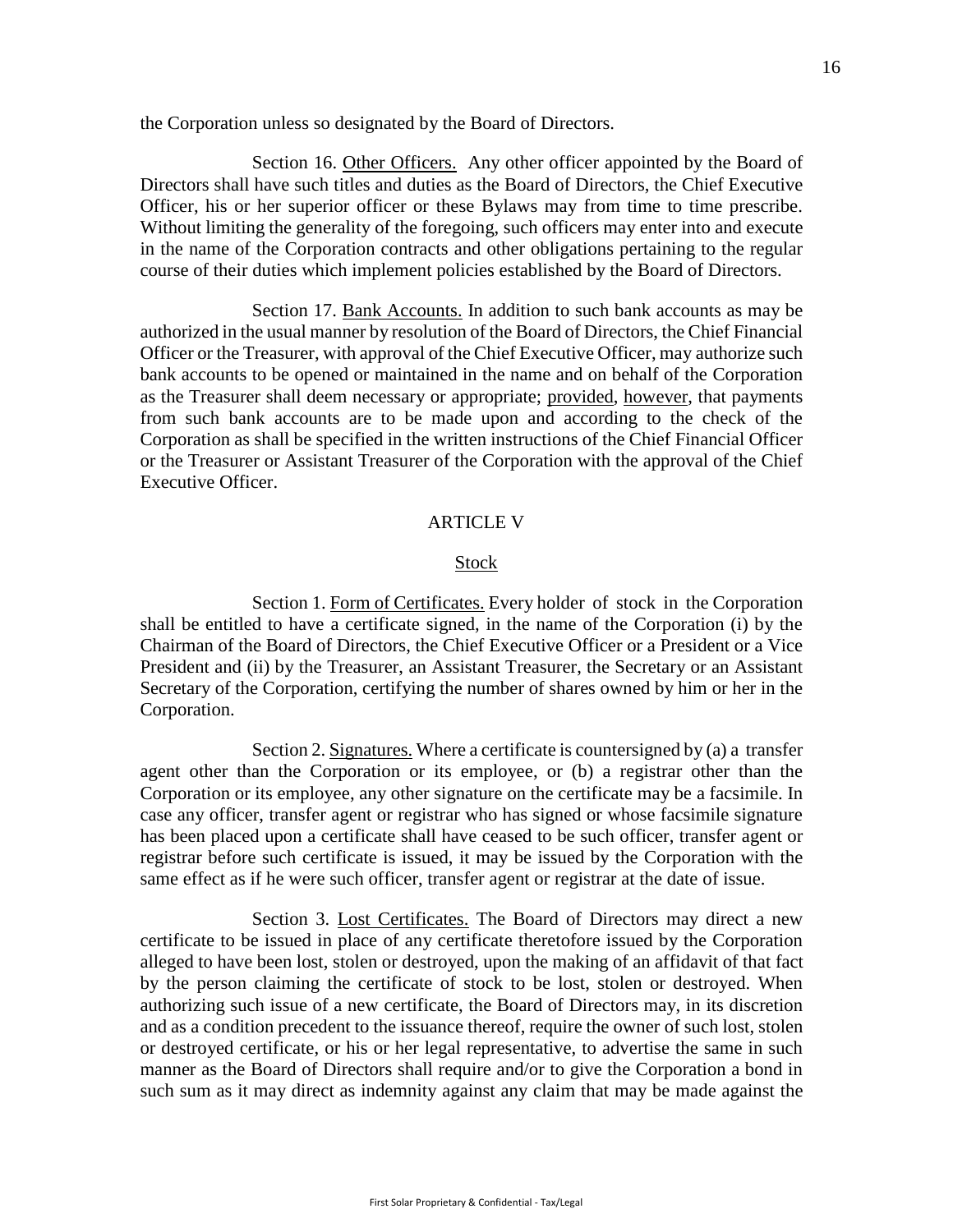Corporation with respect to the certificate alleged to have been lost, stolen or destroyed.

Section 4. Transfers. Except as otherwise prescribed by applicable law or by the Amended and Restated Certificate of Incorporation of the Corporation, and subject to any transfer restrictions applicable thereto and conspicuously noted on the stock certificate, stock of the Corporation shall be transferable in the manner prescribed in these Bylaws. Transfers of stock shall be made on the books of the Corporation only by the person named in the certificate or by such person's duly authorized attorney appointed by a power of attorney duly executed and filed with the Secretary of the Corporation or a transfer agent of the Corporation, and upon surrender of the certificate or certificates for such stock properly endorsed. Every certificate exchanged, returned or surrendered shall be marked "Canceled", with the date of cancellation, by the Secretary or an Assistant Secretary of the Corporation or the transfer agent thereof. No transfer of stock shall be valid as against the Corporation, its stockholders or creditors for any purpose until it shall have been entered in the stock records of the Corporation by an entry showing from and to whom transferred.

Section 5. Transfer Agent and Registrar. The Board of Directors may appoint one or more transfer agents and one or more registrars and may require all certificates for shares to bear the manual or facsimile signature or signatures of any of them.

Section 6. Record Date. In order that the Corporation may determine the stockholders entitled to (i) notice of or to vote at any meeting of the stockholders or any adjournment thereof, (ii) unless otherwise provided in the Amended and Restated Certificate of Incorporation of the Corporation, express consent to corporate action by written consent without a meeting, (iii) receive payment of any dividend or other distribution or allotment of any rights, or entitled to exercise any rights in respect of any change, conversion or exchange of stock, or (iv) for the purpose of any other lawful action, the Board of Directors may fix a record date, which shall not precede the date upon which the resolution fixing the record date is adopted by the Board of Directors and which record date shall, unless otherwise required by law, not be: (a) in the case of clause (i) above, more than 60 nor less than ten days before the date of such meeting, (b) in the case of clause (ii) above, more than ten days after the date upon which the resolution fixing the record date was adopted by the Board of Directors and (c) in the case of clauses (iii) and (iv), more than 60 days prior to such action. If no record date is fixed: (x) the record date for determining stockholders entitled to notice of or to vote at a meeting of the stockholders shall be at the close of business on the day next preceding the day on which notice is given, or if notice is waived, at the close of business on the day next preceding the day on which the meeting is held; (y) the record date for determining stockholders entitled to express consent to corporate action in writing without a meeting (unless otherwise provided in the Amended and Restated Certificate of Incorporation of the Corporation), when no prior action by the Board of Directors is required under the General Corporation Law of the State of Delaware, as amended from time to time (the "General Corporation Law"), shall be the first day on which a signed written consent setting forth the action taken or proposed to be taken is delivered to the Corporation by delivery to its registered office in the State of Delaware, its principal place of business or an officer or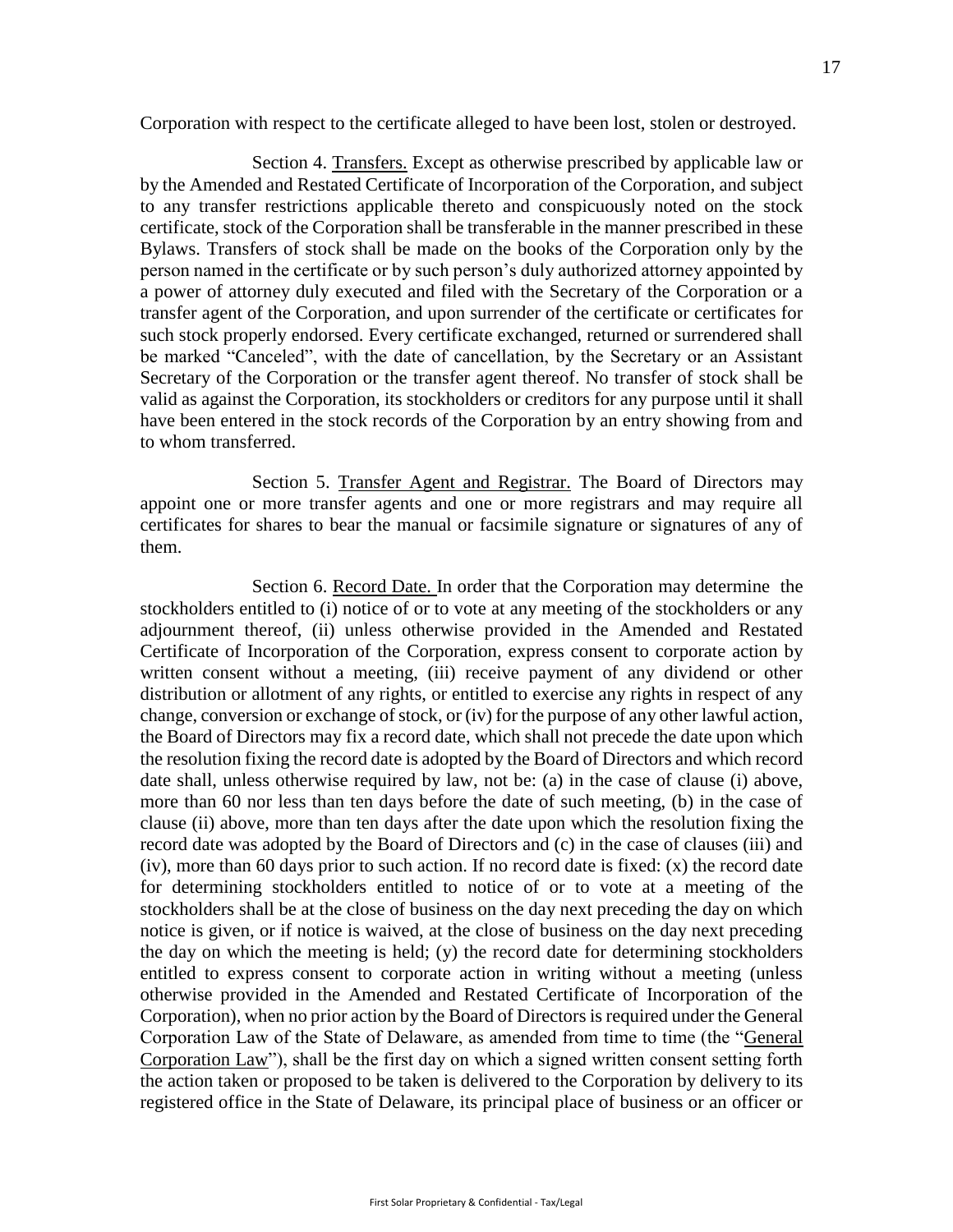agent of the Corporation having custody of the book in which proceedings of meetings of stockholders are recorded; and when prior action by the Board of Directors is required under the General Corporation Law, the record date for determining stockholders entitled to consent to corporate action in writing without a meeting shall be at the close of business on the date on which the Board of Directors adopts the resolution taking such prior action and (c) the record date for determining stockholders for any other purpose shall be at the close of business on the day on which the Board of Directors adopts the resolution relating thereto. A determination of stockholders of record entitled to notice of or to vote at a meeting of the stockholders shall apply to any adjournment of the meeting; provided, however, that the Board of Directors may fix a new record date for the adjourned meeting.

Section 7. Beneficial Owners. The Corporation shall be entitled to recognize the exclusive right of a person registered on its books as the owner of shares to receive dividends, and to vote as such owner, and to hold liable for calls and assessments a person registered on its books as the owner of shares, and shall not be bound to recognize any equitable or other claim to or interest in such share or shares on the part of any other person, whether or not it shall have express or other notice thereof, except as otherwise provided by law.

Section 8. Regulations. Except as otherwise provided by applicable law or in the Amended and Restated Certificate of Incorporation of the Corporation, the Board of Directors shall have the power and authority to make all such rules and regulations as it may deem expedient concerning the issue, transfer, registration, cancellation and replacement of certificates representing stock of the Corporation.

### ARTICLE VI

### **Notices**

<span id="page-17-1"></span>Section 1. Notices. Whenever written notice is required by law, the Amended and Restated Certificate of Incorporation or these Bylaws, to be given to any director or stockholder, such notice may be given by mail, addressed to such director or stockholder, at his address as it appears on the records of the Corporation, with postage thereon prepaid, and such notice shall be deemed to be given at the time when the same shall be deposited in the United States mail. Written notice may also be given personally or by facsimile transmission or other electronic transmission. Any notice given by facsimile transmission shall be deemed to have been given upon confirmation of receipt by the addressee.

<span id="page-17-0"></span>Section 2. Waivers of Notice. Whenever any notice is required by law, the Amended and Restated Certificate of Incorporation or these Bylaws, to be given to any director or stockholder, a waiver thereof in writing, signed by the person or persons entitled to said notice, whether before or after the time stated therein, shall be deemed equivalent thereto. Attendance of a director or a stockholder in person or by proxy at such a meeting shall constitute a waiver of notice to such director or stockholder of such meeting, except when such director or stockholder attends the meeting for the express purpose of objecting at the beginning of the meeting to the transaction of any business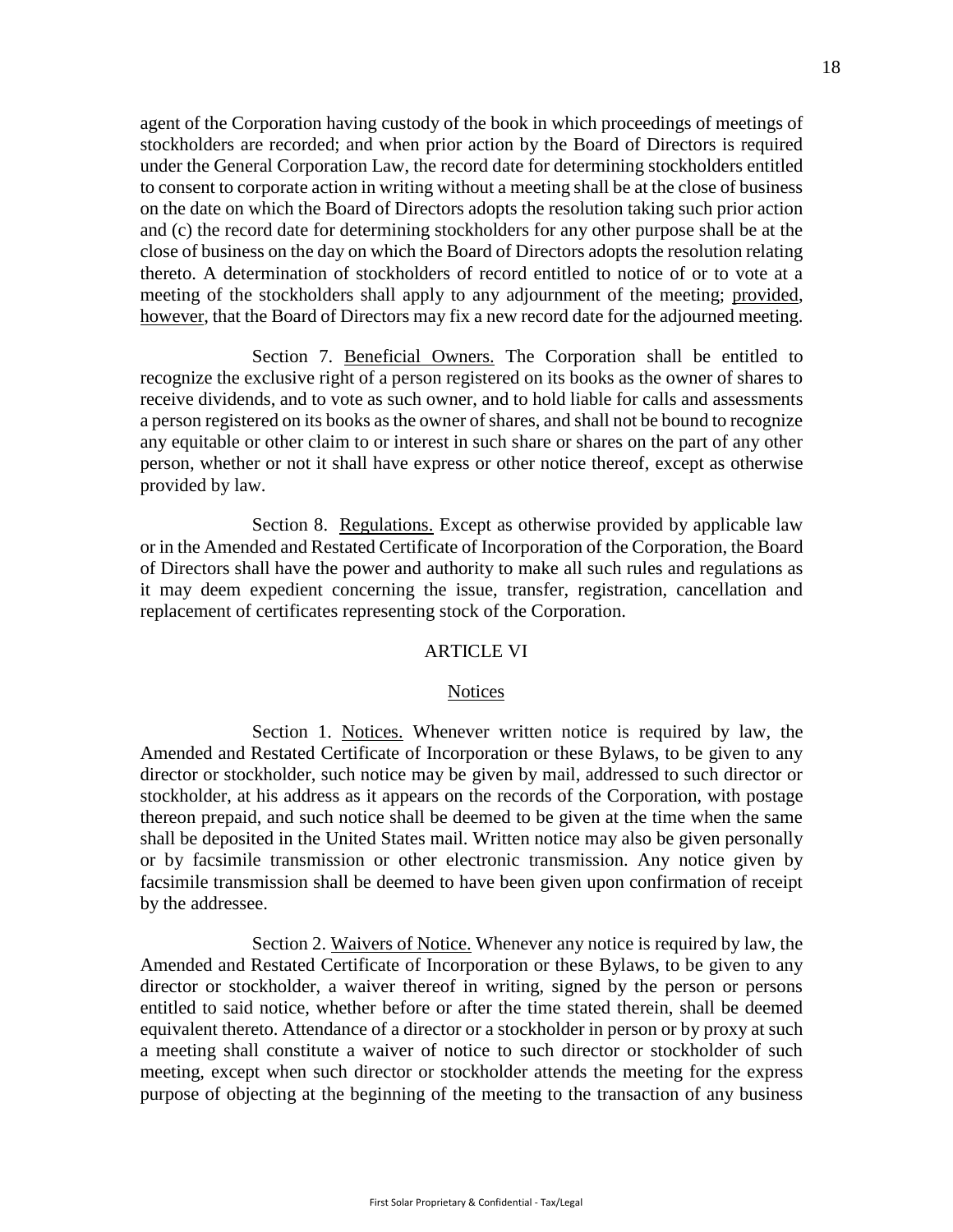because the meeting is not lawfully called or convened.

#### ARTICLE VII

#### General Provisions

Section 1. Books and Records. The books and records of the Corporation may be kept at such places within or without the State of Delaware as the Board of Directors may from time to time determine.

Section 2. Dividends. Subject to the provisions of the Amended and Restated Certificate of Incorporation, if any, dividends upon the capital stock of the Corporation may be declared by the Board of Directors at any meeting, and may be paid in cash or in property. Before payment of any dividend, there may be set aside out of any funds of the Corporation available for dividends such sum or sums as the Board of Directors from time to time, in its absolute discretion, deems proper as a reserve or reserves to meet contingencies, or for equalizing dividends, or for repairing or maintaining any property of the Corporation or for any proper purpose, and the Board of Directors may modify or abolish any such reserve.

Section 3. Disbursements. All checks or demands for money and notes of the Corporation shall be signed by such officer or officers or such other person or persons as the Board of Directors may from time to time designate.

Section 4. Fiscal Year. The fiscal year of the Corporation shall end on December 31 of each year, or such other period as may be adopted by resolution of the Board of Directors.

Section 5. Corporate Seal. The corporate seal shall have inscribed thereon the name of the Corporation, the year of its organization and the words "Corporate Seal, Delaware." The seal may be used by causing it or a facsimile thereof to be impressed or affixed or reproduced or otherwise.

Section 6. Saving Clause. These Bylaws are subject to the provisions of the Amended and Restated Certificate of Incorporation of the Corporation and applicable law. If any provision of these Bylaws is inconsistent with the Amended and Restated Certificate of Incorporation of the Corporation or the General Corporation Law, such provision shall be invalid only to the extent of such conflict, and such conflict shall not affect the validity of any other provision of these Bylaws.

Section 7. Exclusive Forum. Unless the Corporation consents in writing to the selection of an alternative forum, to the fullest extent permitted by law, (a) the Court of Chancery of the State of Delaware (or, if the Court of Chancery of the State of Delaware lacks subject matter jurisdiction, the federal district court for the District of Delaware) shall be the sole and exclusive forum for (i) any derivative action or proceeding brought on behalf of the Corporation; (ii) any action or proceeding asserting a claim of or based on a breach of a fiduciary duty owed by any current or former director, officer, other employee, agent or stockholder of the Corporation to the Corporation or the stockholders;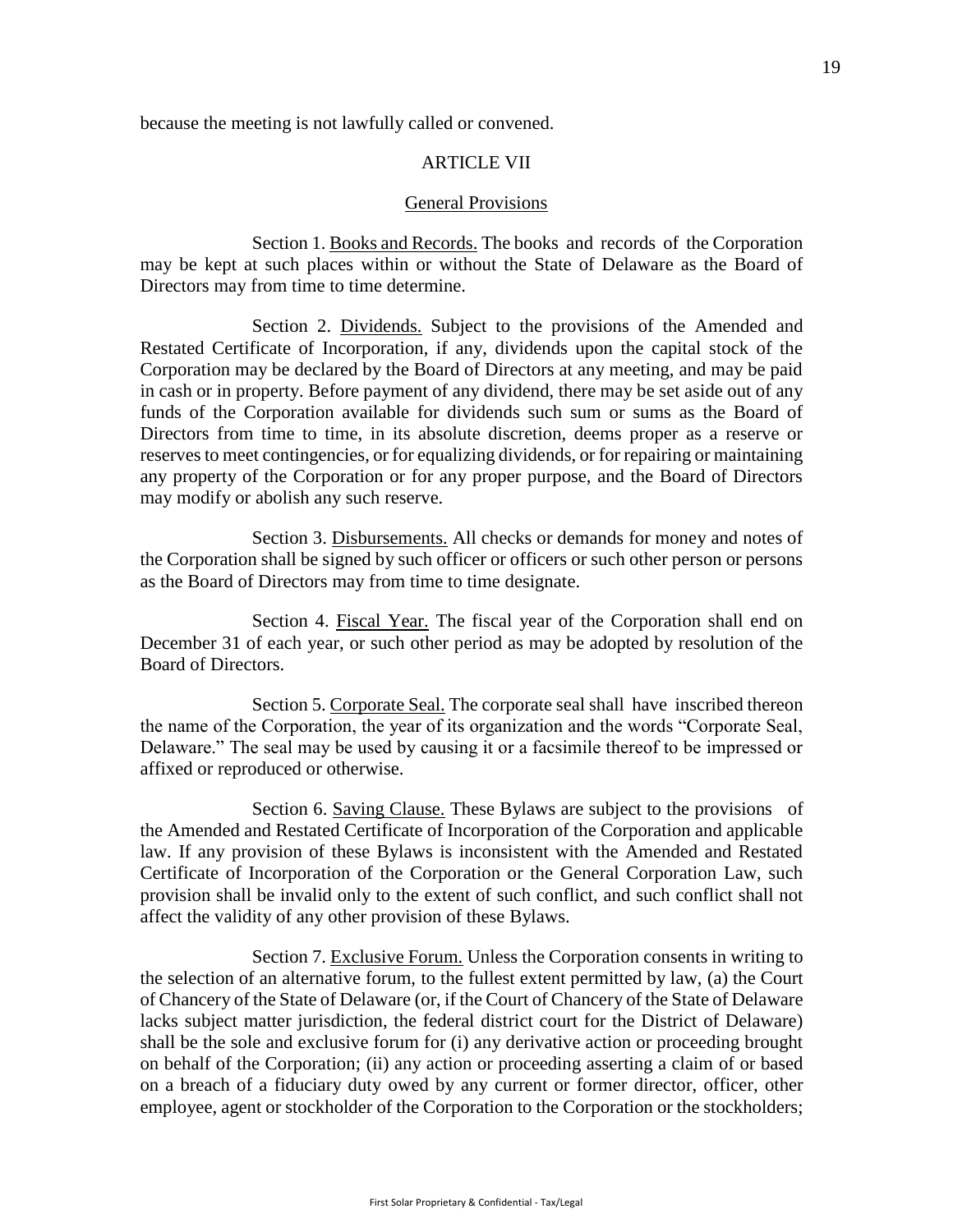(iii) any action or proceeding asserting a claim against the Corporation or any current or former director, officer, other employee, agent or stockholder of the Corporation arising pursuant to any provision of the General Corporation Law, the Amended and Restated Certificate of Incorporation of the Corporation or these Bylaws (as either may be amended from time to time); (iv) any action or proceeding asserting a claim against the Corporation or any current or former director, officer or other employee of the Corporation governed by the internal affairs doctrine or (v) any action or proceeding asserting an "internal corporate claim", as that term is defined in Section 115 of the General Corporation Law; provided, however, that this clause (a) shall not apply to suits brought to enforce a duty or liability created by the Securities Act of 1933, as amended (the "Securities Act"), the Exchange Act or any other claim for which the federal courts have exclusive jurisdiction; and (b) the federal district courts of the United States of America shall be the exclusive forum for the resolution of any complaint asserting a cause of action arising under the Securities Act. Any person or entity holding, owning or otherwise acquiring any interest in any security of the Corporation shall be deemed to have notice of and consented to the provisions of this Section 7 of Article VII.

Section 8. Severability. If any provision or provisions of these Bylaws shall be held to be invalid, illegal or unenforceable for any reason whatsoever: (a) the validity, legality and enforceability of the remaining provisions of these Bylaws (including, without limitation, all portions of any such provision held to be invalid, illegal or unenforceable, that are not themselves invalid, illegal or unenforceable) shall not in any way be affected or impaired thereby and (b) to the fullest extent possible, the provisions of these Bylaws (including, without limitation, all portions of any paragraph of these Bylaws containing any such provision held to be invalid, illegal or unenforceable, that are not themselves invalid, illegal or enforceable) shall be construed so as to give effect to the intent manifested by the provision held invalid, illegal or unenforceable.

### ARTICLE VIII

#### Indemnification

<span id="page-19-0"></span>Section 1. Power to Indemnify in Actions, Suits or Proceedings other than those by or in the Right of the Corporation. Subject to Section 3 of this Article [VIII,](#page-19-0) the Corporation shall indemnify any person who was or is a party or is threatened to be made a party to any threatened, pending or completed action, suit or proceeding, whether civil, criminal, administrative or investigative (other than an action by or in the right of the Corporation) by reason of the fact that he or she is or was a director, officer, employee or agent of the Corporation, or is or was serving at the request of the Corporation as a director, officer, employee or agent of another corporation, partnership, joint venture, trust, employee benefit plan or other enterprise, against expenses (including attorneys' fees), judgments, fines and amounts paid in settlement actually and reasonably incurred by him or her in connection with such action, suit or proceeding if he or she acted in good faith and in a manner he or she reasonably believed to be in or not opposed to the best interests of the Corporation, and, with respect to any criminal action or proceeding, had no reasonable cause to believe his or her conduct was unlawful. The termination of any action, suit or proceeding by judgment, order, settlement, conviction, or upon a plea of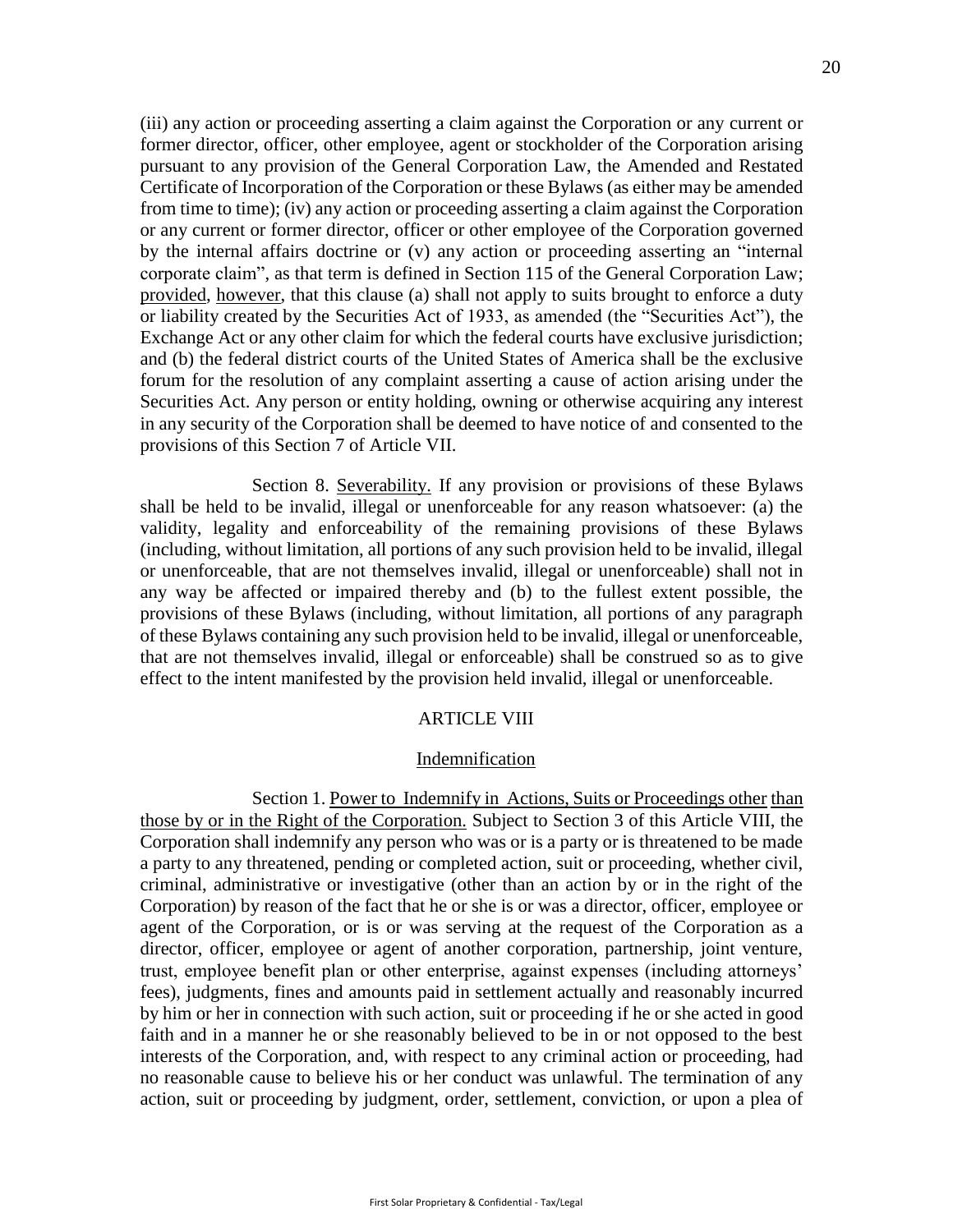nolo contendere or its equivalent, shall not, of itself, create a presumption that the person did not act in good faith and in a manner which he or she reasonably believed to be in or not opposed to the best interests of the Corporation, and, with respect to any criminal action or proceeding, had reasonable cause to believe that his or her conduct was unlawful.

Section 2. Power to Indemnify in Actions, Suits or Proceedings by or in the Right of the Corporation. Subject to Section 3 of this Article [VIII,](#page-19-0) the Corporation shall indemnify any person who was or is a party or is threatened to be made a party to any threatened, pending or completed action or suit by or in the right of the Corporation to procure a judgment in its favor by reason of the fact that he or she is or was a director, officer, employee or agent of the Corporation, or is or was serving at the request of the Corporation as a director, officer, employee or agent of another corporation, partnership, joint venture, trust, employee benefit plan or other enterprise against expenses (including attorneys' fees) actually and reasonably incurred by him or her in connection with the defense or settlement of such action or suit if he or she acted in good faith and in a manner he or she reasonably believed to be in or not opposed to the best interests of the Corporation; except that no indemnification shall be made in respect of any claim, issue or matter as to which such person shall have been adjudged to be liable to the Corporation unless and only to the extent that the court in which such action or suit was brought shall determine upon application that, despite the adjudication of liability but in view of all the circumstances of the case, such person is fairly and reasonably entitled to indemnity for such expenses which the court shall deem proper.

Section 3. Authorization of Indemnification. Any indemnification under this Article [VIII \(](#page-19-0)unless ordered by a court) shall be made by the Corporation only as authorized in the specific case upon a determination that indemnification of the director, officer, employee or agent is proper in the circumstances because he or she has met the applicable standard of conduct set forth in Section 1 or Section 2 of this Article [VIII, a](#page-19-0)s the case may be. Such determination shall be made (a) by a majority vote of the directors who are not parties to such action, suit or proceeding, even though less than a quorum, (b) by a committee of such directors designated by majority vote of such directors, even though less than a quorum, (c) if there are no such directors, or if such directors so direct, by independent legal counsel in a written opinion or (d) by the stockholders. To the extent, however, that a director, officer, employee or agent of the Corporation has been successful on the merits or otherwise in defense of any action, suit or proceeding described above, or in defense of any claim, issue or matter therein, he or she shall be indemnified against expenses (including attorneys' fees) actually and reasonably incurred by him or her in connection therewith, without the necessity of authorization in the specific case.

Section 4. Good Faith Defined. For purposes of any determination under Section 3 of this Article [VIII, a](#page-19-0) person shall be deemed to have acted in good faith and in a manner he or she reasonably believed to be in or not opposed to the best interests of the Corporation, or, with respect to any criminal action or proceeding, to have had no reasonable cause to believe his or her conduct was unlawful, if his or her action is based on good faith reliance on the records or books of account of the Corporation or another enterprise, or on information supplied to him by the officers of the Corporation or another enterprise in the course of their duties, or on the advice of legal counsel for the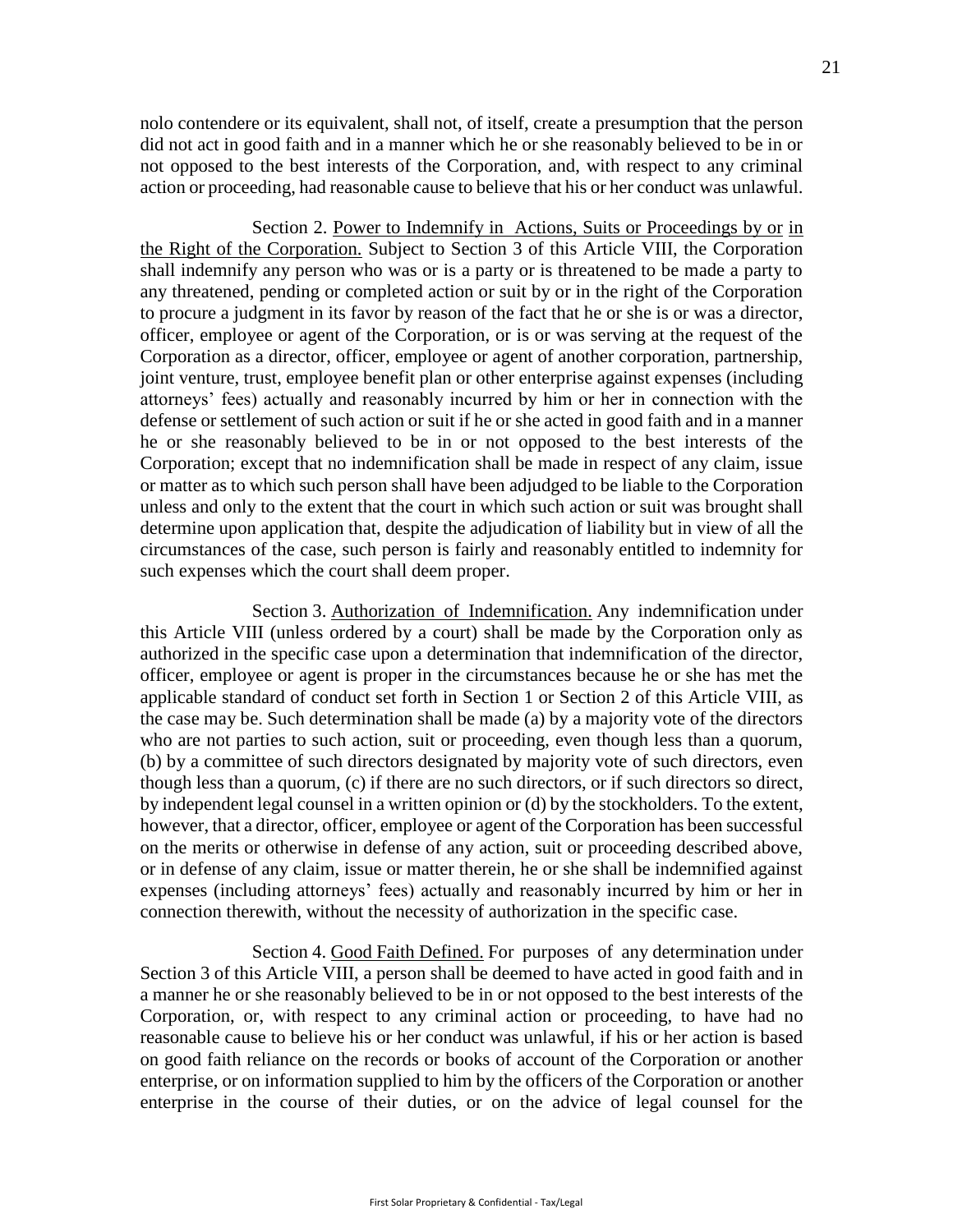Corporation or another enterprise or on information or records given or reports made to the Corporation or another enterprise by an independent certified public accountant or by an appraiser or other expert selected with reasonable care by the Corporation or another enterprise. The term "another enterprise" as used in this Section 4 shall mean any other corporation or any partnership, joint venture, trust, employee benefit plan or other enterprise of which such person is or was serving at the request of the Corporation as a director, officer, employee or agent. The provisions of this Section 4 shall not be deemed to be exclusive or to limit in any way the circumstances in which a person may be deemed to have met the applicable standard of conduct set forth in Section 1 or 2 of this Article [VIII, a](#page-19-0)s the case may be.

Section 5. Indemnification by a Court. Notwithstanding any contrary determination in the specific case under Section 3 of this Articl[e VIII,](#page-19-0) and notwithstanding the absence of any determination thereunder, any director, officer, employee or agent may apply to any court of competent jurisdiction in the State of Delaware for indemnification to the extent otherwise permissible under Section 1 and 2 of this Article [VIII.](#page-19-0) The basis of such indemnification by a court shall be a determination by such court that indemnification of the director, officer, employee or agent is proper in the circumstances because he or she has met the applicable standards of conduct set forth in Sections 1 or 2 of this Article [VIII,](#page-19-0) as the case may be. Neither a contrary determination in the specific case under Section 3 of this Article [VIII n](#page-19-0)or the absence of any determination thereunder shall be a defense to such application or create a presumption that the director, officer, employee or agent seeking indemnification has not met any applicable standard of conduct. Notice of any application for indemnification pursuant to this Section 5 shall be given to the Corporation promptly upon the filing of such application. If successful, in whole or in part, the director, officer, employee or agent seeking indemnification shall also be entitled to be paid the expense of prosecuting such application.

Section 6. Expenses Payable in Advance. Expenses incurred in defending or investigating a threatened or pending action, suit or proceeding shall be paid by the Corporation in advance of the final disposition of such action, suit or proceeding upon receipt of an undertaking by or on behalf of such director, officer, employee or agent to repay such amount if it shall ultimately be determined that he is not entitled to be indemnified by the Corporation as authorized in this Article [VIII.](#page-19-0)

Section 7. Nonexclusivity of Indemnification and Advancement of Expenses. The indemnification and advancement of expenses provided by or granted pursuant to this Article [VIII s](#page-19-0)hall not be deemed exclusive of any other rights to which those seeking indemnification or advancement of expenses may be entitled under any Bylaw, agreement, contract, vote of stockholders or disinterested directors or pursuant to the direction (howsoever embodied) of any court of competent jurisdiction or otherwise, both as to action in his or her official capacity and as to action in another capacity while holding such office, it being the policy of the Corporation that indemnification of the persons specified in Sections 1 and 2 of this Article [VIII s](#page-19-0)hall be made to the fullest extent permitted by law. The provisions of this Article VIII shall not be deemed to preclude the indemnification of any person who is not specified in Section 1 or 2 of this Article [VIII](#page-19-0)  but whom the Corporation has the power or obligation to indemnify under the provisions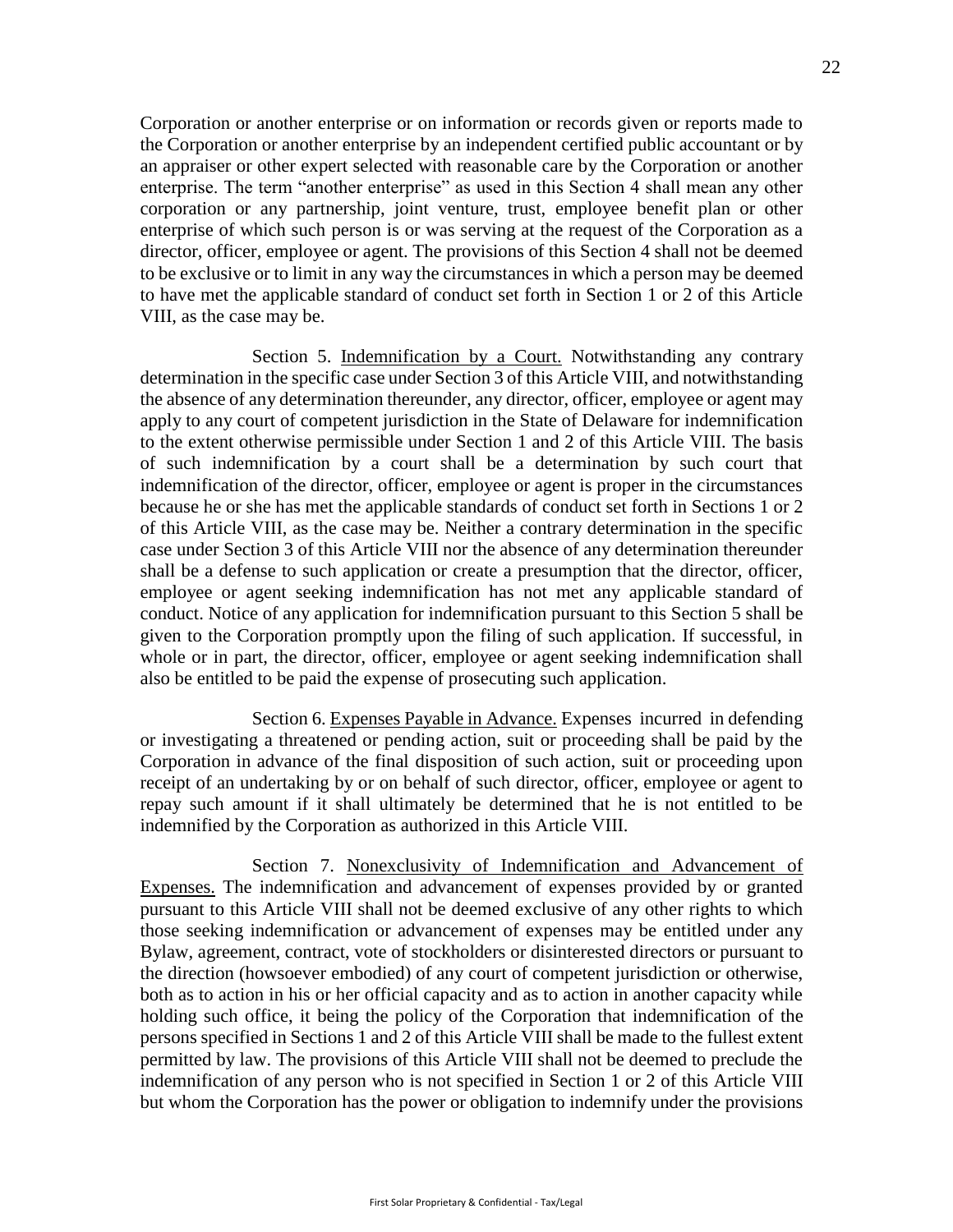of the Delaware General Corporation Law or otherwise.

Section 8. Insurance. The Corporation may purchase and maintain insurance on behalf of any person who is or was a director, officer, employee or agent of the Corporation, or is or was serving at the request of the Corporation as a director, officer, employee or agent of another corporation, partnership, joint venture, trust, employee benefit plan or other enterprise against any liability asserted against him or her and incurred by him or her in any such capacity, or arising out of his or her status as such, whether or not the Corporation would have the power or the obligation to indemnify him or her against such liability under the provisions of this Article [VIII.](#page-19-0)

Section 9. Certain Definitions. For purposes of this Article [VIII,](#page-19-0) references to "the Corporation" shall include, in addition to the resulting corporation, any constituent corporation (including any constituent of a constituent) absorbed in a consolidation or merger which, if its separate existence had continued, would have had power and authority to indemnify its directors, officers, employees or agents, so that any person who is or was a director, officer, employee or agent of such constituent corporation, or is or was serving at the request of such constituent corporation as a director, officer, employee or agent of another corporation, partnership, joint venture, trust, employee benefit plan or other enterprise, shall stand in the same position under the provisions of this Article [VIII](#page-19-0)  with respect to the resulting or surviving corporation as he or she would have with respect to such constituent corporation if its separate existence had continued. For purposes of this Article [VIII, r](#page-19-0)eferences to "fines" shall include any excise taxes assessed on a person with respect to an employee benefit plan; and references to "serving at the request of the Corporation" shall include any service as a director, officer, employee or agent of the Corporation which imposes duties on, or involves services by, such director, officer, employee or agent with respect to an employee benefit plan, its participants or beneficiaries; and a person who acted in good faith and in a manner he or she reasonably believed to be in the interest of the participants and beneficiaries of an employee benefit plan shall be deemed to have acted in a manner "not opposed to the best interests of the Corporation" as referred to in this Article [VIII.](#page-19-0)

Section 10. Survival of Indemnification and Advancement of Expenses. The indemnification and advancement of expenses provided by, or granted pursuant to, this Article [VIII s](#page-19-0)hall, unless otherwise provided when authorized or ratified, continue as to a person who has ceased to be a director, officer, employee or agent and shall inure to the benefit of the heirs, executors and administrators of such a person.

Section 11. Limitation on Indemnification. Notwithstanding anything contained in this Article [VIII t](#page-19-0)o the contrary, except for proceedings to enforce rights to indemnification (which shall be governed by Section 5 of this Article [VIII\)](#page-19-0), the Corporation shall not be obligated to indemnify any director, officer, employee or agent in connection with a proceeding (or part thereof) initiated by such person unless such proceeding (or part thereof) was authorized or consented to by the Board of Directors of the Corporation.

### ARTICLE IX